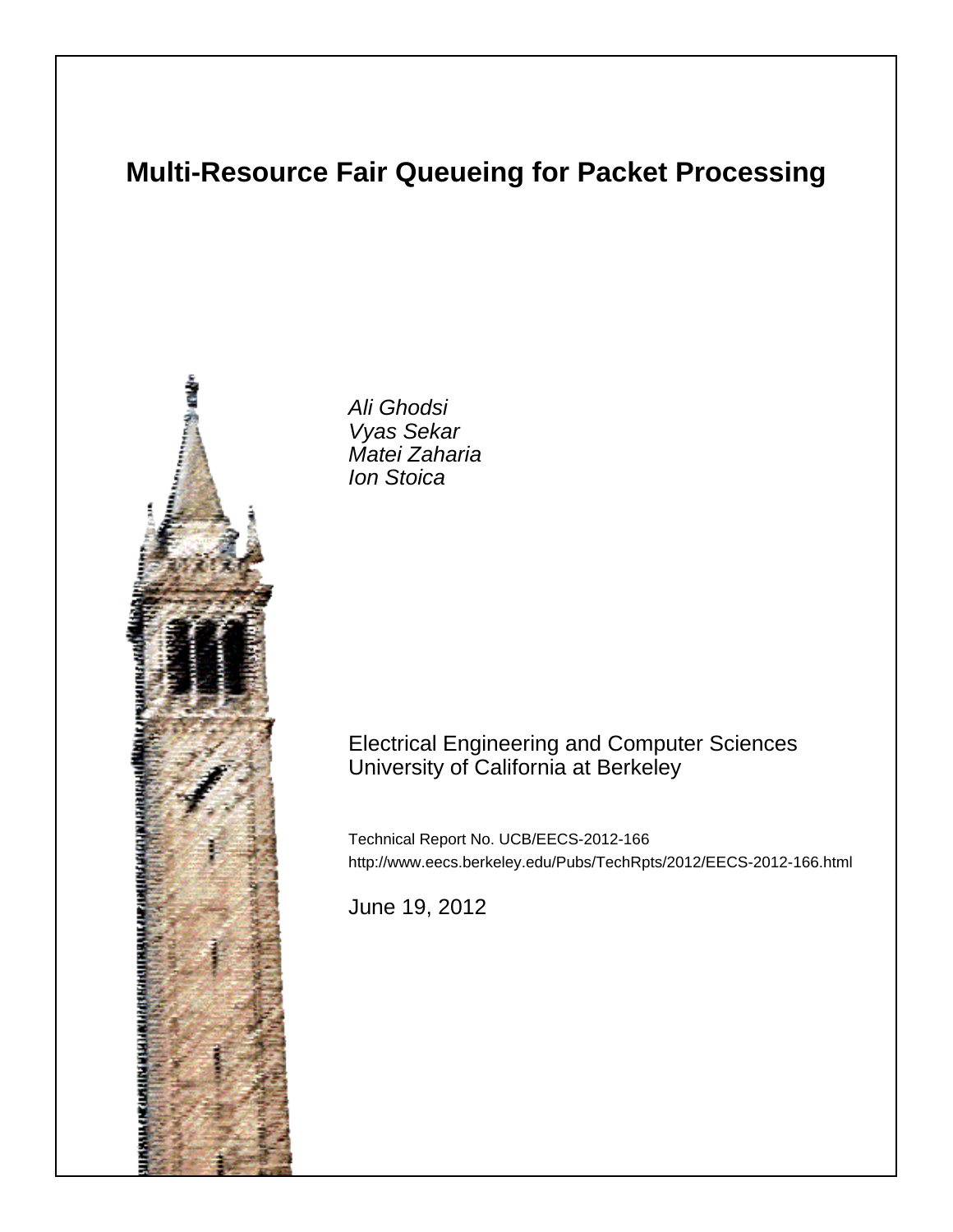Copyright © 2012, by the author(s). All rights reserved.

Permission to make digital or hard copies of all or part of this work for personal or classroom use is granted without fee provided that copies are not made or distributed for profit or commercial advantage and that copies bear this notice and the full citation on the first page. To copy otherwise, to republish, to post on servers or to redistribute to lists, requires prior specific permission.

# Acknowledgement

We thank Adam Oliner, Ganesh Ananthanarayanan, and Patrick Wendell for useful feedback on earlier drafts of this paper. This research is supported in part by NSF FIA Award #CNS-1038695, NSF CISE Expeditions award CCF-1139158, a Google PhD Fellowship, gifts from AmazonWeb Services, Google, SAP, Blue Goji, Cisco, Cloudera, Ericsson, General Electric, Hewlett Packard, Huawei, Intel, MarkLogic, Microsoft, NetApp, Oracle, Quanta, Splunk, VMware and by DARPA (contract #FA8650-11-C-7136).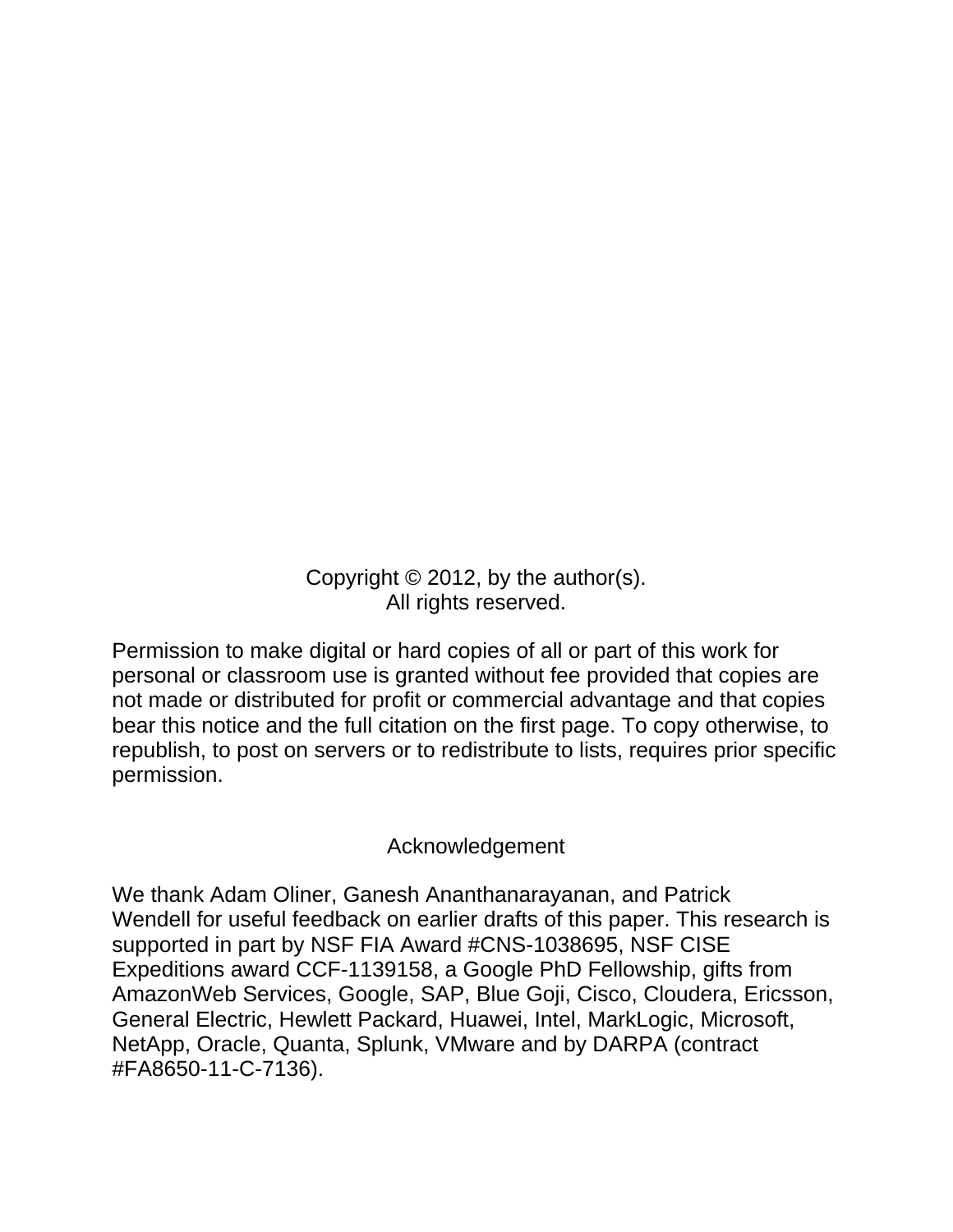# Multi-Resource Fair Queueing for Packet Processing

Ali Ghodsi alig@cs.berkeley.edu U.C. Berkeley KTH—Royal Institute of Technology

Vyas Sekar vyas.sekar@gmail.com Intel ISTC, Berkeley

Matei Zaharia matei@cs.berkeley.edu U.C. Berkeley

Ion Stoica istoica@cs.berkeley.edu U.C. Berkeley

June 19, 2012

#### **Abstract**

Middleboxes are ubiquitous in today's networks and perform a variety of important functions, including IDS, VPN, firewalling, and WAN optimization. These functions differ vastly in their requirements for hardware resources (*e.g.,* CPU cycles and memory bandwidth). Thus, depending on the functions they go through, different flows can consume different amounts of a middlebox's resources. While there is much literature on weighted fair sharing of link bandwidth to isolate flows, it is unclear how to schedule *multiple* resources in a middlebox to achieve similar guarantees. In this paper, we analyze several natural packet scheduling algorithms for multiple resources and show that they have undesirable properties. We propose a new algorithm, Dominant Resource Fair Queuing (DRFQ), that retains the attractive properties that fair sharing provides for one resource. In doing so, we generalize the concept of virtual time in classical fair queuing to multi-resource settings. The resulting algorithm is also applicable in other contexts where several resources need to be multiplexed in the time domain.

# 1 Introduction

Middleboxes today are omnipresent. Surveys show that the number of middleboxes in companies is on par with the number of routers and switches [28]. These middleboxes perform a variety of functions, ranging from firewalling and IDS to WAN optimization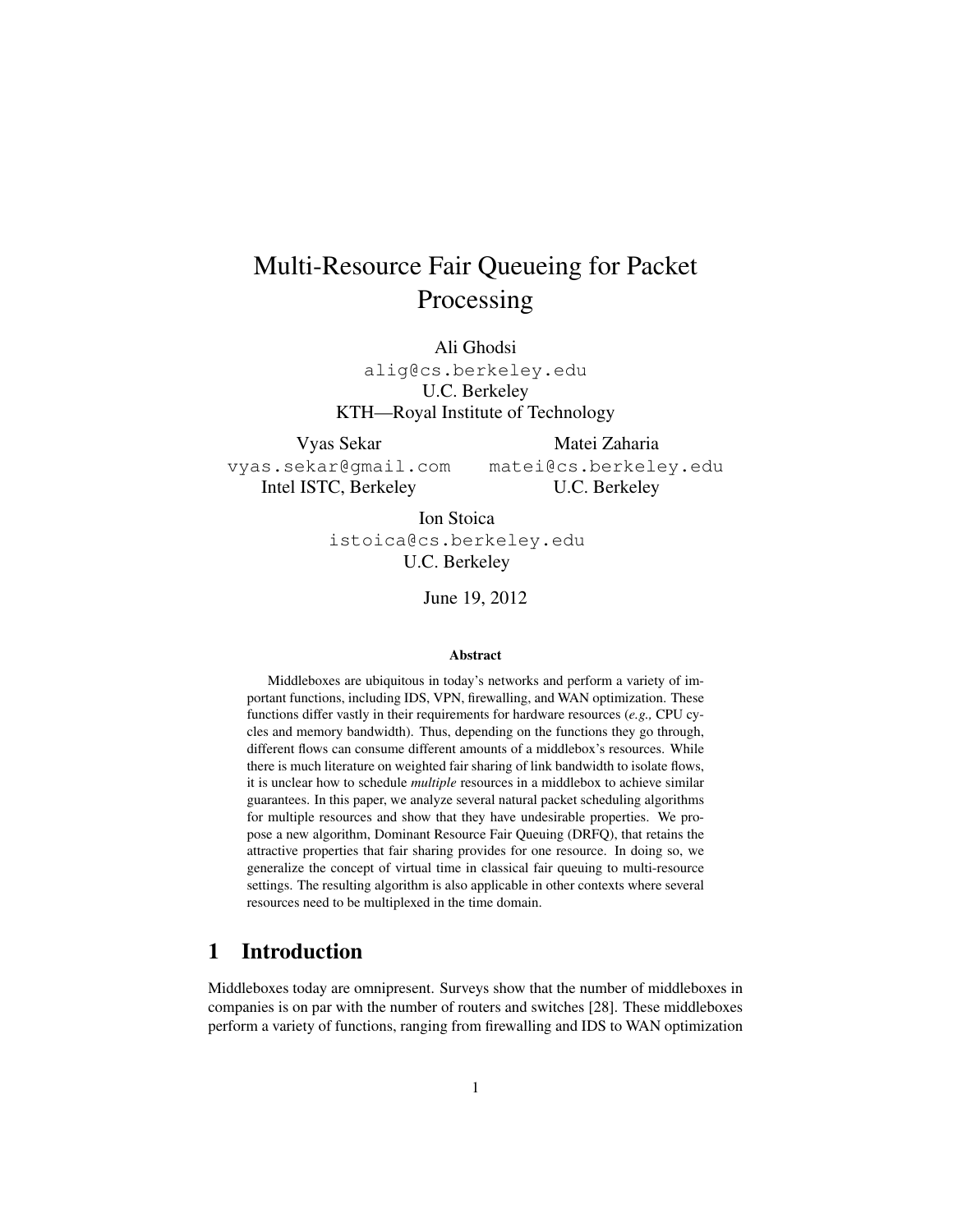and HTTP caching. Moreover, the boundary between routers and middleboxes is blurring, with more middlebox functions being incorporated into hardware and software routers [2, 6, 1, 27].

Given that the volume of traffic through middleboxes is increasing [20, 32] and that middlebox processing functions are often expensive, it is important to schedule the hardware resources in these devices to provide predictable isolation across flows. While packet scheduling has been studied extensively in routers to allocate link bandwidth [24, 11, 29], middleboxes complicate the scheduling problem because they have *multiple* resources that can be congested. Different middlebox processing functions consume vastly different amounts of these resources. For example, intrusion detection functionality is often CPU-bound [14], software routers bottleneck on memory bandwidth when processing small packets [8], and forwarding of large packets with little processing can bottleneck on link bandwidth. Thus, depending on the processing needs of the flows going through it, a middlebox will need to make scheduling decisions across multiple resources. This becomes more important as middlebox resource diversity increases (*e.g.,* GPUs [30] and specialized hardware acceleration [23, 5]).

Traditionally, for a single resource, weighted fair sharing [11] ensures that flows are isolated from each other by making *share guarantees* on how much bandwidth each flow gets [24]. Furthermore, fair sharing is *strategy-proof*, in that flows cannot get better service by artificially inflating their resource consumption. Many algorithms, such as WFQ [11], GPS [24], DRR [29], and SFQ [18], have been proposed to approximate fair sharing through discrete packet scheduling decisions, but they all retain the properties of share guarantees and strategy-proofness. We would like a multi-resource scheduler to also provide these properties.

Share guarantees and strategy-proofness, while almost trivial for one resource, turn out to be non-trivial for multiple resources [16]. We first analyze two natural scheduling schemes and show that they lack these properties. The first scheme is to monitor the resource usage of the system, determine which resource is currently the bottleneck, and divide it fairly between the flows [15]. Unfortunately, this approach lacks both desired properties. First, it is not strategy-proof; a flow can manipulate the scheduler to get better service by artificially *increasing* the amount of resources its packets use. For example, a flow can use smaller packets, which increase the CPU usage of the middlebox, to shift the bottleneck resource from network bandwidth to CPU. We show that this can double the manipulative flow's throughput while hurting other flows. Second, when multiple resources can simultaneously be bottlenecked, this solution can lead to oscillations that substantially lower the total throughput and keep some flows below their guaranteed share.

A second natural scheme, which can happen by default in software router designs, is to perform fair sharing independently at each resource. For example, packets might first be processed by the CPU, which is shared via stride scheduling [31], and then go into an output link buffer served via fair queuing. Surprisingly, we show that even though fair sharing for a single resource is strategy-proof, composing per-resource fair schedulers this way is not.

Recently, a multi-resource allocation scheme that provides share guarantees and strategy-proofness, called Dominant Resource Fairness (DRF) [16], was proposed. We design a fair queueing algorithm for multiple resources that achieves DRF allocations.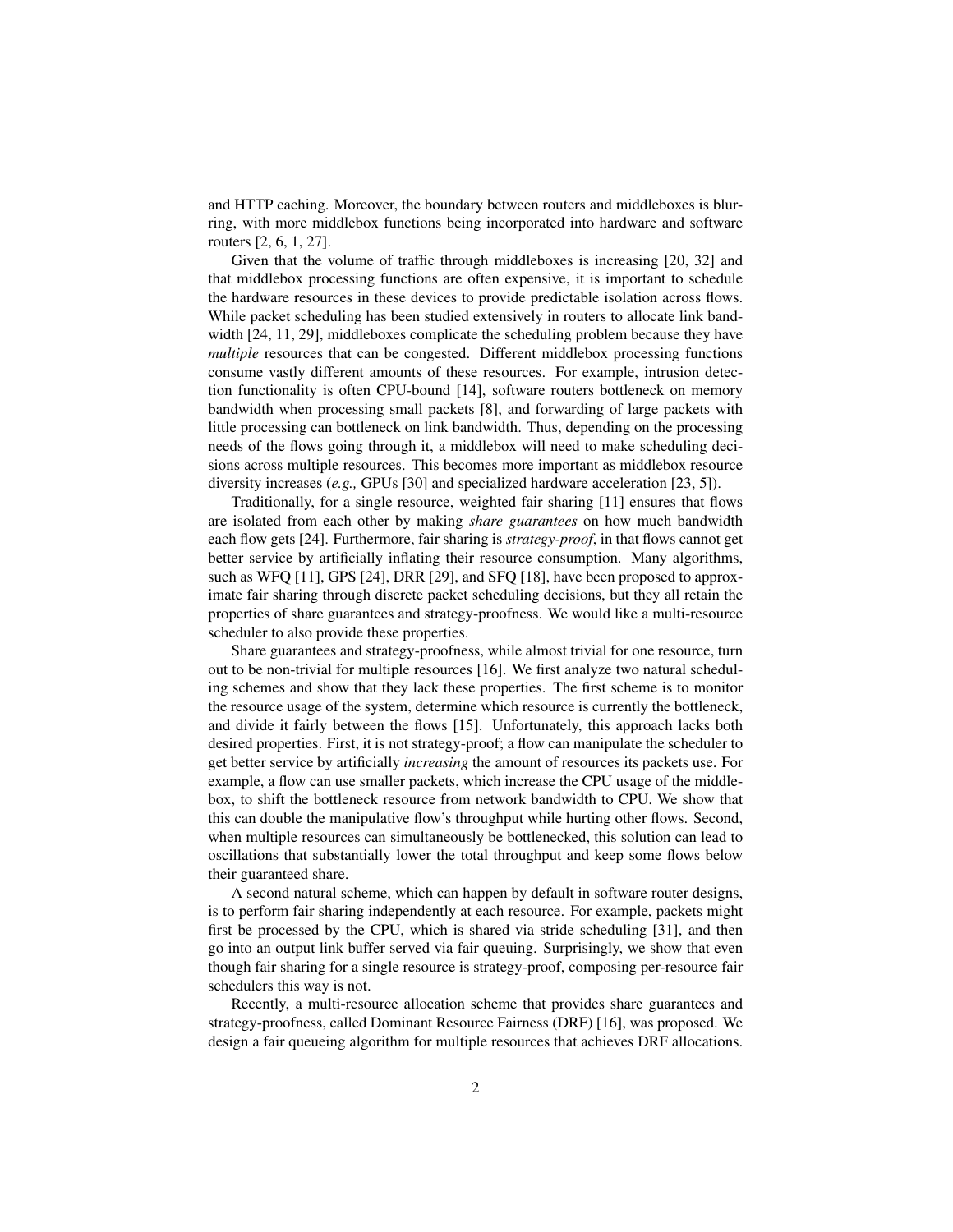The main challenge we address is that existing algorithms for DRF provide fair sharing in *space*; given a cluster with much larger number of servers than users, they decide how many resources each user should get on each server. In contrast, middleboxes require sharing in *time*; given a small number of resources (*e.g.,* NICs or CPUs) that can each process only one packet at a time, the scheduler must interleave packets to achieve the right resource shares over time. Achieving DRF allocations in time is challenging, especially doing so in a memoryless manner, *i.e.,* a flow should not be penalized for having had a high resource share in the past when fewer flows were active [24]. This memoryless property is key to guaranteeing that flows cannot be starved in a workconserving system.

We design a new queuing algorithm called Dominant Resource Fair Queuing (DRFQ), which generalizes the concept of virtual time from classical fair queuing [11, 24] to multiple resources that are consumed at different rates over time. We evaluate DRFQ using a Click [22] implementation and simulations, and we show that it provides better isolation and throughput than existing schemes.

To summarize, our contributions in this work are three-fold:

- 1. We identify the problem of multi-resource *fair queueing*, which is a generalization of traditional single-resource fair queueing.
- 2. We provide the first analysis of two natural packet scheduling schemes—bottleneck fairness and per-resource fairness—and show that they suffer from problems including poor isolation, oscillations, and manipulation.
- 3. We propose the first multi-resource queuing algorithm that provides both share guarantees and strategy-proofness: Dominant Resource Fair Queuing (DRFQ). DRFQ implements DRF allocations in the time domain.

# 2 Motivation

Others have observed that middleboxes and software routers can bottleneck on any of CPU, memory bandwidth, and link bandwidth, depending on the processing requirements of the traffic. Dreger *et al.* report that CPU can be a bottleneck in the Bro intrusion detection system [14]. They demonstrated that, at times, the CPU can be overloaded to the extent that each second of incoming traffic requires 2.5 seconds of CPU processing. Argyraki *et al.* [8] found that memory bandwidth can be a bottleneck in software routers, especially when processing small packets. Finally, link bandwidth can clearly be a bottleneck for flows that need no processing. For example, many middleboxes let encrypted SSL flows pass through without processing.

To confirm and quantify these observations, we measured the resource footprints of several canonical middlebox applications implemented in Click [22]. We developed a trace generator that takes in real traces with full payloads [4] and analyzes the resource consumption of Click modules using the Intel(R) Performance Counter Monitor API [3]. Figure 1 shows the results for four applications. Each application's maximum resource consumption was normalized to 1. We see that the resource consumption varies across modules: basic forwarding uses a higher relative fraction of link bandwidth than of other resources, redundancy elimination bottlenecks on mem-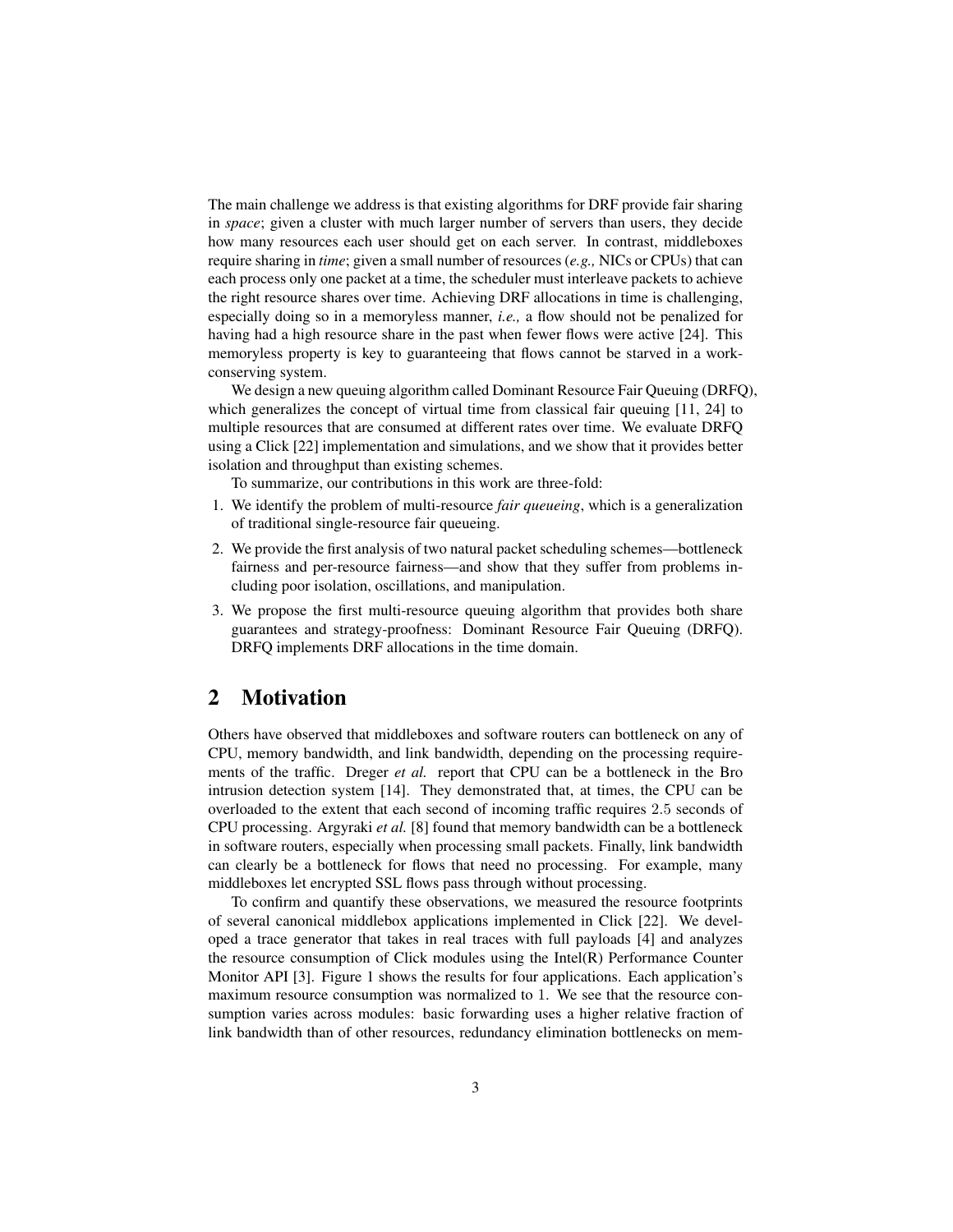

Figure 1: Normalized resource usage of four middlebox functions implemented in Click: basic forwarding, flow monitoring, redundancy elimination, and IPSec encryption.

ory bandwidth, and IPSec encryption is CPU-bound.

Many middleboxes already perform different functions for different traffic (*e.g.,* HTTP caching for some flows and basic forwarding for others), and future softwaredefined middlebox proposals suggest consolidating more functions onto the same device [28, 27]. Moreover, further functionality is being incorporated into hardware accelerators [30, 23, 5], increasing the resource diversity of middleboxes. Thus, packet schedulers for middleboxes will need to take into account flows' consumption across multiple resources.

Finally, we believe multi-resource scheduling to be important in other contexts too. One such example is multi-tenant scheduling in deep software stacks. For example, a distributed key-value store might be layered on top of a distributed file system, which in turn runs over the OS file system. Different layers in this stack can bottleneck on different resources, and it is desirable to isolate the resource consumption of different tenants' requests. Another example is virtual machine (VM) scheduling inside a hypervisor. Different VMs might consume different resources, so it is desirable to fairly multiplex their access to physical resources.

# 3 Background

Designing a packet scheduler for multiple resources turns out to be non-trivial due to several problems that do not occur with one resource [16]. In this section, we review these problems and provide background on the allocation scheme we ultimately build on, DRF. In addition, given that our goal is to design a packet queuing algorithm that achieves DRF, we cover background on fair queuing.

## 3.1 Challenges in Multi-Resource Scheduling

Previous work on DRF identifies several problems that can occur in multi-resource scheduling and shows that several simple scheduling schemes lack key properties [16]. Share Guarantee: The essential property of fair queuing is *isolation*. Fair queuing ensures that each of *n* flows can get a guaranteed  $\frac{1}{n}$  fraction of a resource (*e.g.*, link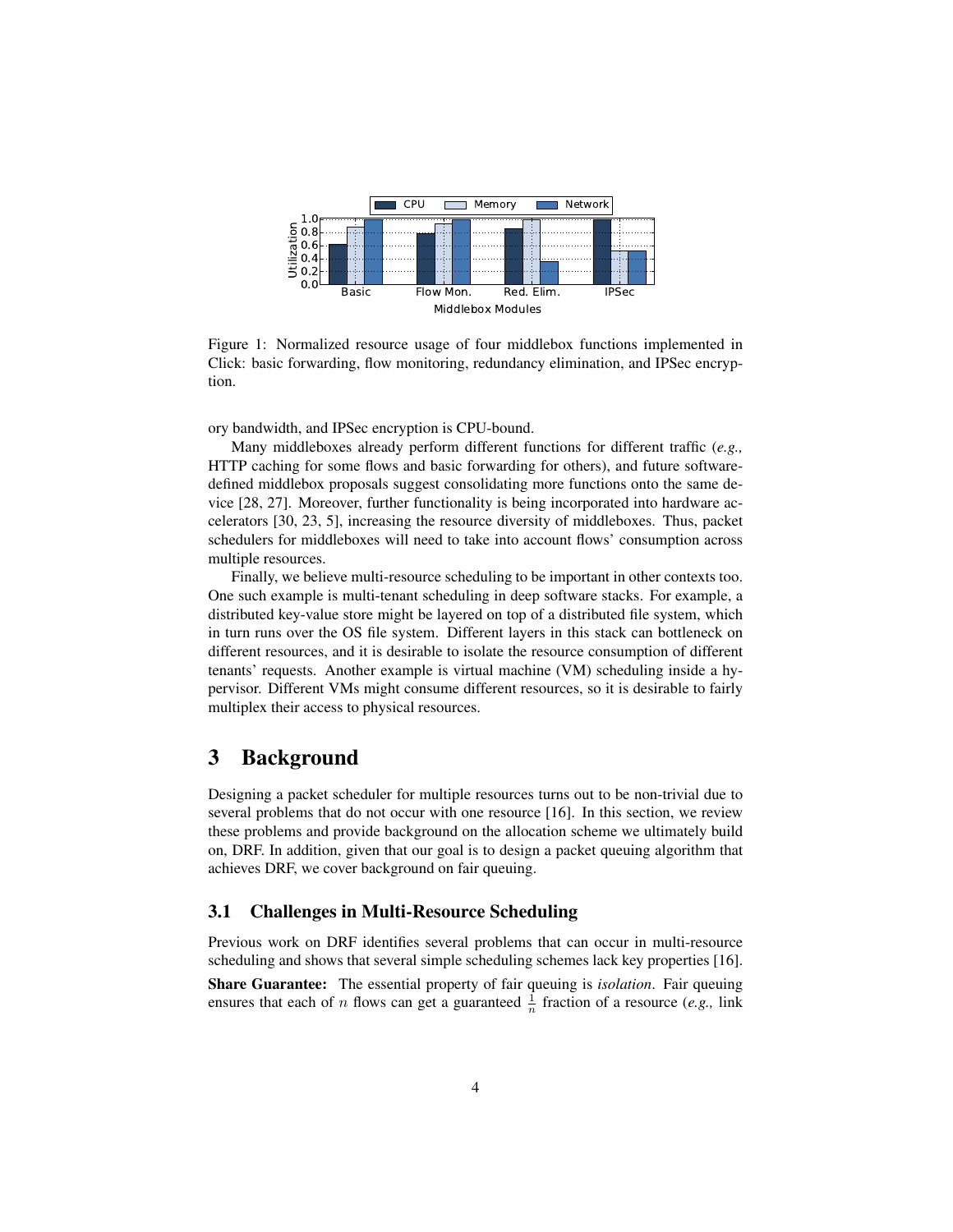

Figure 2: Performing fair sharing based on a single resource (NIC) fails to meet the share guarantee. In the steady-state period from time 2–11, flow 2 only gets a third of each resource.

bandwidth), regardless of the demand of other flows  $[24]$ .<sup>1</sup> Weighted fair queuing generalizes this concept by assigning a weight  $w_i$  to each flow and guaranteeing that flow *i* can get at least  $\frac{w_i}{\sum_{j \in W} w_j}$  of the sole resource, where W is the set of active flows.

We generalize this guarantee to multiple resources as follows:

*Share Guarantee.* A backlogged flow with weight  $w_i$  should get at least  $\frac{w_i}{\sum_{j \in W} w_j}$ fraction of one of the resources it uses.

Surprisingly, this property is not met by some natural schedulers. As a strawman, consider a scheduler that only performs fair queueing based on one specific resource. This may lead to some flows receiving less than  $\frac{1}{n}$  of all resources, where *n* is the total number of flows. As an example, assume that there are two resources, CPU and link bandwidth, and that each packet first goes through a module that uses the CPU, and thereafter is sent to the NIC. Assume we have two flows with *resource profiles*  $\langle 2, 1 \rangle$ and  $\langle 1, 1 \rangle$ ; that is, packets from flow 1 each take 2 time units to be processed by the CPU and 1 time unit to be sent on the link, while packets from flow 2 take 1 unit of both resources. If the system implements fair queuing based on only link bandwidth, it will alternate sending one packet from each flow, resulting in equal allocation of link bandwidth to the flows (both flows use one time unit of link bandwidth). However, since there is more overall demand for the CPU, the CPU will be fully utilized, while the network link will be underutilized at times. As a result (see Figure 2), the first flow receives  $\frac{2}{3}$  and  $\frac{1}{3}$  of the two resources, respectively. But the second flow only gets  $\frac{1}{3}$  on both resources, violating the share guarantee.

Strategy-Proofness: The multi-resource setting is vulnerable to a new type of *manipulation*. Flows can manipulate the scheduler to receive better service by artificially inflating their demand for resources they do not need.<sup>2</sup>

For example, a flow might increase the CPU time required to process it by sending smaller packets. Depending on the scheduler, such manipulation can increase the flow's allocation across *all* resources. We later show that in several natural schedulers, greedy flows can as much as double their share at the cost of other flows.

 ${}^{1}$ By "flow," we mean a set of packets defined by a subset of header fields. Administrators can choose which fields to use based on organizational policies, *e.g.,* to enforce weighted fair shares across users (based on IP addresses) or applications (based on ports).

<sup>&</sup>lt;sup>2</sup>Note that there are manipulations that cannot be prevented at the scheduler level, such as a user using many different flows. Such cases must be mitigated through mechanisms orthogonal to the scheduler [10].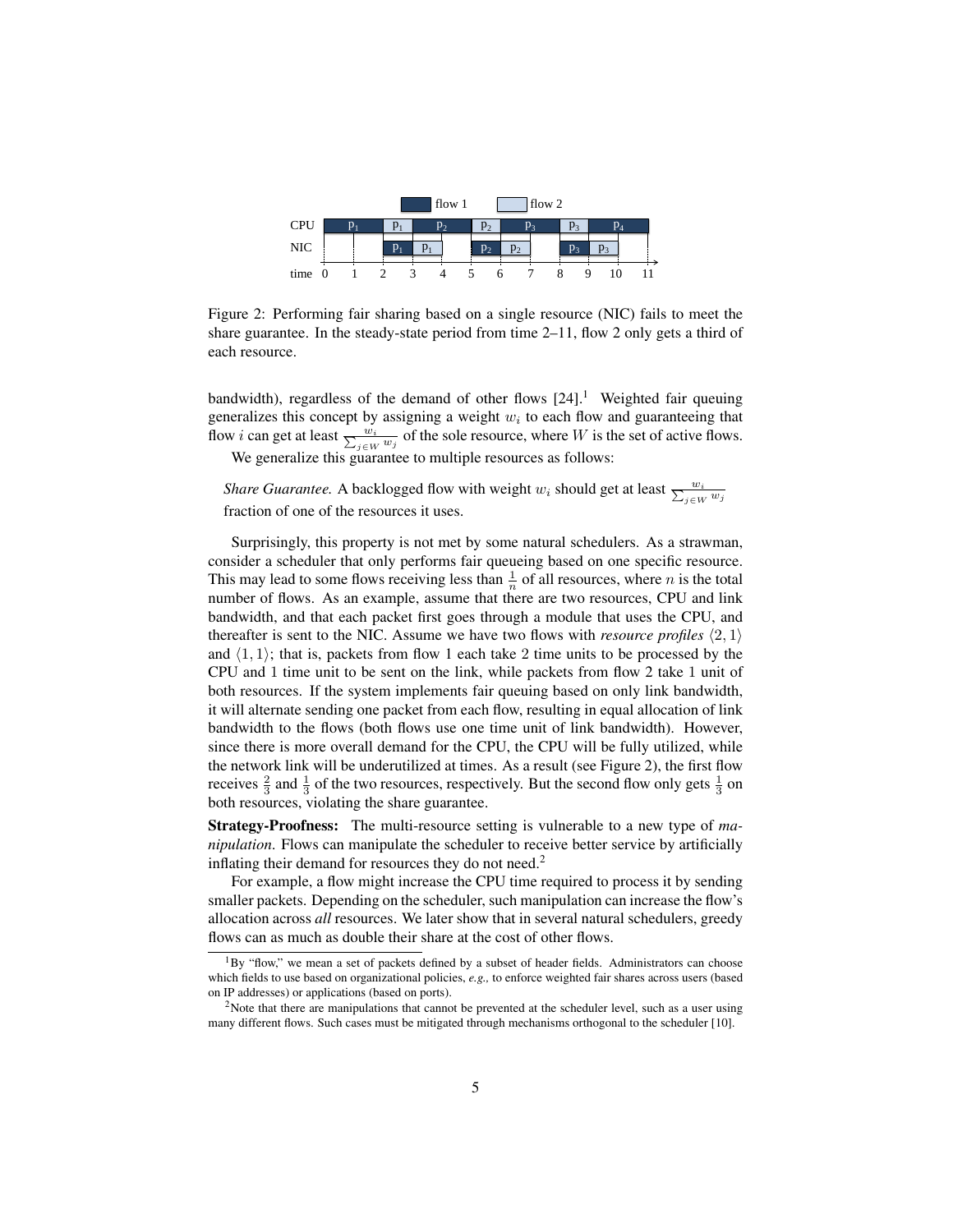

Figure 3: Bottleneck fairness can be manipulated by users. In (b), flow 1 increases its CPU usage per packet to shift the bottleneck to CPU, and thereby gets more bandwidth too.

These types of manipulations were not possible in single-resource settings, and therefore received no attention in past literature. It is important for multi-resource schedulers to be resistant to them, as a system vulnerable to manipulation can incentivize users to *waste* resources, ultimately leading to lower total goodput.

The following property discourages the above manipulations:

*Strategy-proofness.* A flow should not be able to finish faster by increasing the amount of resources required to process it.

As a concrete example, consider the scheduling scheme proposed by Egi *et al.* [15], in which the middlebox determines which resource is bottlenecked and divides that resource evenly between the flows. We refer to this approach as *bottleneck fairness*. Figure 3 shows how a flow can manipulate its share by wasting resources. In (a), there are three flows with resource profiles  $\langle 10, 1 \rangle$ ,  $\langle 10, 14 \rangle$  and  $\langle 10, 14 \rangle$  respectively. The bottleneck is the first resource (link bandwidth), so it is divided fairly, resulting in each flow getting one third of it. In (b), flow 1 increases its resource profile from  $\langle 10, 1 \rangle$  to  $\langle 10, 7 \rangle$ . This shifts the bottleneck to the CPU, so the system starts to schedule packets to equalize the flows' CPU usage. However, this gives flow 1 a higher share of bandwidth as well, up from  $\frac{1}{3}$  to almost  $\frac{1}{2}$ . In similar examples with more flows, flow 1 can almost double its share.

We believe the networking domain to be particularly prone to these types of manipulations, as peer-to-peer applications already employ various techniques to increase their resource share [26]. Such an application could, for instance, dynamically adapt outgoing packet sizes based on throughput gain, affecting the CPU consumption of congested middleboxes.

## 3.2 Dominant Resource Fairness (DRF)

The recently proposed DRF allocation policy [16] achieves both strategy-proofness and share guarantees.

DRF was designed for the datacenter environment, which we briefly recapitulate. In this setting, the equivalent of a flow is a job, and the equivalent of a packet is a job's task, executing on a single machine. DRF defines the *dominant resource* of a job to be the resource that it currently has the biggest share of. For example, if a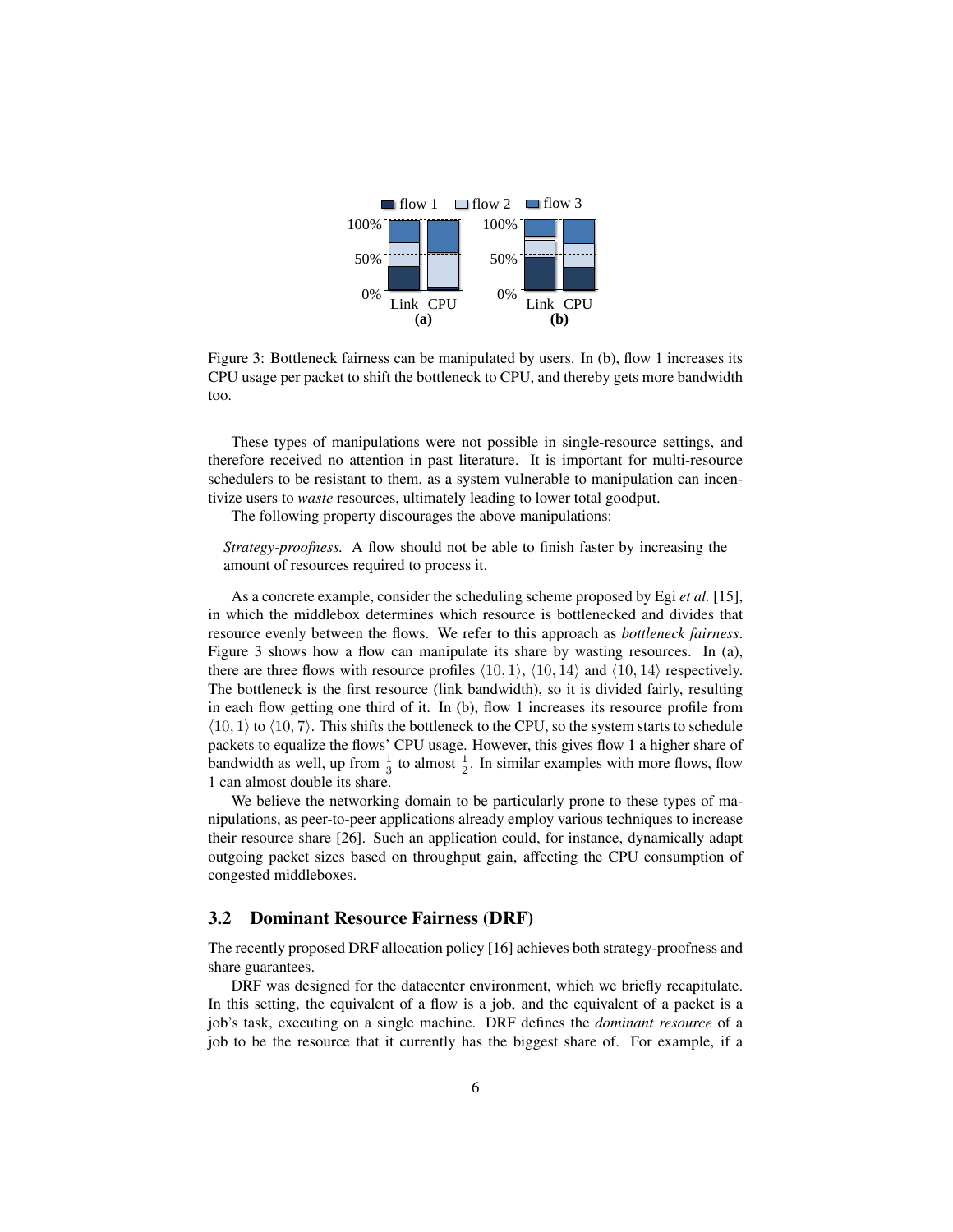

Figure 4: DRF allocation for jobs with resource profiles  $\langle 4, 1 \rangle$  and  $\langle 1, 3 \rangle$  in a system with equal amounts of both resources. Both jobs get  $\frac{3}{4}$  of their dominant resource.

job has 20 CPUs and 10 GB of memory in a cluster with 100 CPUs and 40 GB of memory, the job's dominant resource is memory, as it is allocated  $\frac{1}{4}$  of it (compared to  $\frac{1}{5}$  for CPU). A job's *dominant share* is simply its share of its dominant resource, *e.g.*,  $\frac{1}{4}$  in this example. Informally, DRF provides the allocation that "equalizes" the dominant shares of different users. More precisely, DRF is the max-min fair allocation of dominant shares.

Figure 4 shows an example, where two jobs run tasks with resource profiles  $\langle$  4 CPUs, 1 GB $\rangle$ and  $\langle 1 \text{ CPU}, 3 \text{ GB} \rangle$  in a cluster with 2000 CPUs and 2000 GB of memory. In this case, job 1's dominant resource is CPU, and job 2's dominant resource is memory. DRF allocates  $\langle 1500 \text{ CPUs}, 375 \text{ GB} \rangle$  of resources to job 1 and  $\langle 500 \text{ CPUs}, 1500 \text{ GB} \rangle$  to job 2. This equalizes job 1's and job 2's dominant shares while maximizing the allocations.

We have described the DRF *allocation*. Ghodsi *et al.* [16] provide a simple *algorithm* to achieve DRF allocations in space (*i.e.,* given a cluster of machines, compute which resources on which machines to assign to each user). We seek an algorithm that achieves DRF allocations in *time*, multiplexing resources across incoming packets. In Section 5, we describe this problem and provide a queuing algorithm for DRF. The algorithm builds on concepts from fair queuing, which we review next.

## 3.3 Fair Queuing in Routers

Fair Queuing (FQ) aims to implement max-min fair allocation of a single resource using a fluid-flow model, in which the link capacity is infinitesimally divided across the backlogged flows [11, 24]. In particular, FQ schedules packets in the order in which they would finish in the fluid-flow system.

*Virtual clock* [33] was one of the first schemes using a fluid-flow model. It, however, suffers from the problem that it can punish a flow that in the past got better service when fewer flows were active. Thus, it violates the following key property:

*Memoryless scheduling.* A flow's current share of resources should be independent of its share in the past.

In the absence of this memoryless property, flows may experience starvation. For example, with virtual clock, if one flow uses a link at full rate for one minute, and a second flow becomes active, then only the second flow is serviced for the next minute,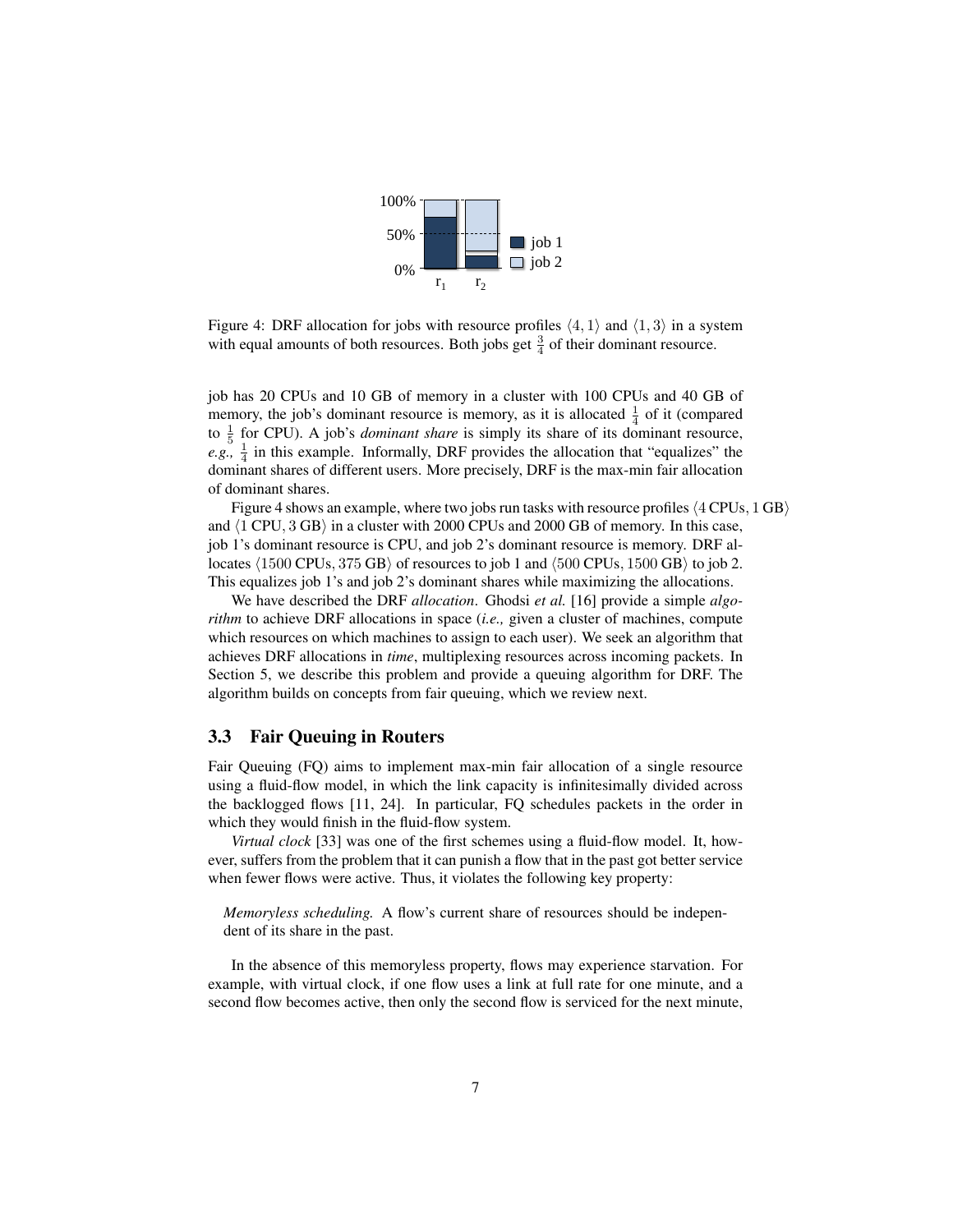until their virtual clocks equalize. Thus, the first flow starves for a minute.<sup>3</sup>

The concept of *virtual time* was proposed to address this pitfall [24]. Instead of measuring real time, virtual time measures the amount of work performed by the system. Informally, a virtual time unit is the time it takes to send *one* bit of a *unit*weight flow in the fluid-flow system. Thus, it takes  $l$  virtual time units to send a packet of length l. Thus, virtual time progresses faster than real-time when fewer flows are active. In general, assuming a flow with weight w, it takes  $l/w$  virtual time units to send the packet in the fluid-flow system.

Virtual time turns out to be expensive to compute exactly, so a variety of algorithms have been proposed to implement FQ efficiently by approximating it [11, 24, 18, 29, 9]. One of the main algorithmic challenges we address in our work is to extend this concept to multiple resources that are consumed at different rates over time.

# 4 Analysis of Existing Policies

We initially explored two natural scheduling algorithms for middleboxes. The first solution, called *bottleneck fairness*, turns out to lack both strategy-proofness and the sharing guarantee. The second, called *per-resource fairness*, performs fair sharing independently at each resource. This would happen naturally in routers that queue packets as they pass between different resources and serve each queue via fair sharing. We initially pursued per-resource fairness but soon discovered that it is not strategyproof.

## 4.1 Bottleneck Fairness

In early work on resource scheduling for software routers, Egi *et al.* [15] point out that most of the time, only one resource is congested. They therefore suggest that the system should dynamically determine which resource is congested and perform fair sharing on that resource. For example, a middlebox might place new packets from each flow into a separate queue and serve these queues based on the packets' estimated CPU usage if CPU is a bottleneck, their memory bandwidth usage if memory is a bottleneck, etc.

This approach has several disadvantages. First, it is not strategy-proof. As we showed in Section 3.1, a flow can nearly double its share by artificially increasing its resource consumption to shift the bottleneck.

Second, when neither resource is a clear bottleneck, bottleneck fairness can rapidly oscillate, affecting the throughput of all flows and keeping some flows below their share guarantee. This can happen readily in middleboxes where some flows require expensive processing and some do not. For example, consider a middlebox with two resources, CPU and link bandwidth, that applies IPsec encryption to flows within a corporate VPN but forwards other traffic to the Internet. Suppose that an external flow has a resource profile of  $(1, 6)$  (bottlenecking on bandwidth), while an internal flow has  $\langle 7, 1 \rangle$ . If both flows are backlogged, it is unclear which resource should be considered the bottleneck.

<sup>&</sup>lt;sup>3</sup>A workaround for this problem would be for the first flow to never use more than half of the link capacity. However, this leads to inefficient resource utilization during the first minute.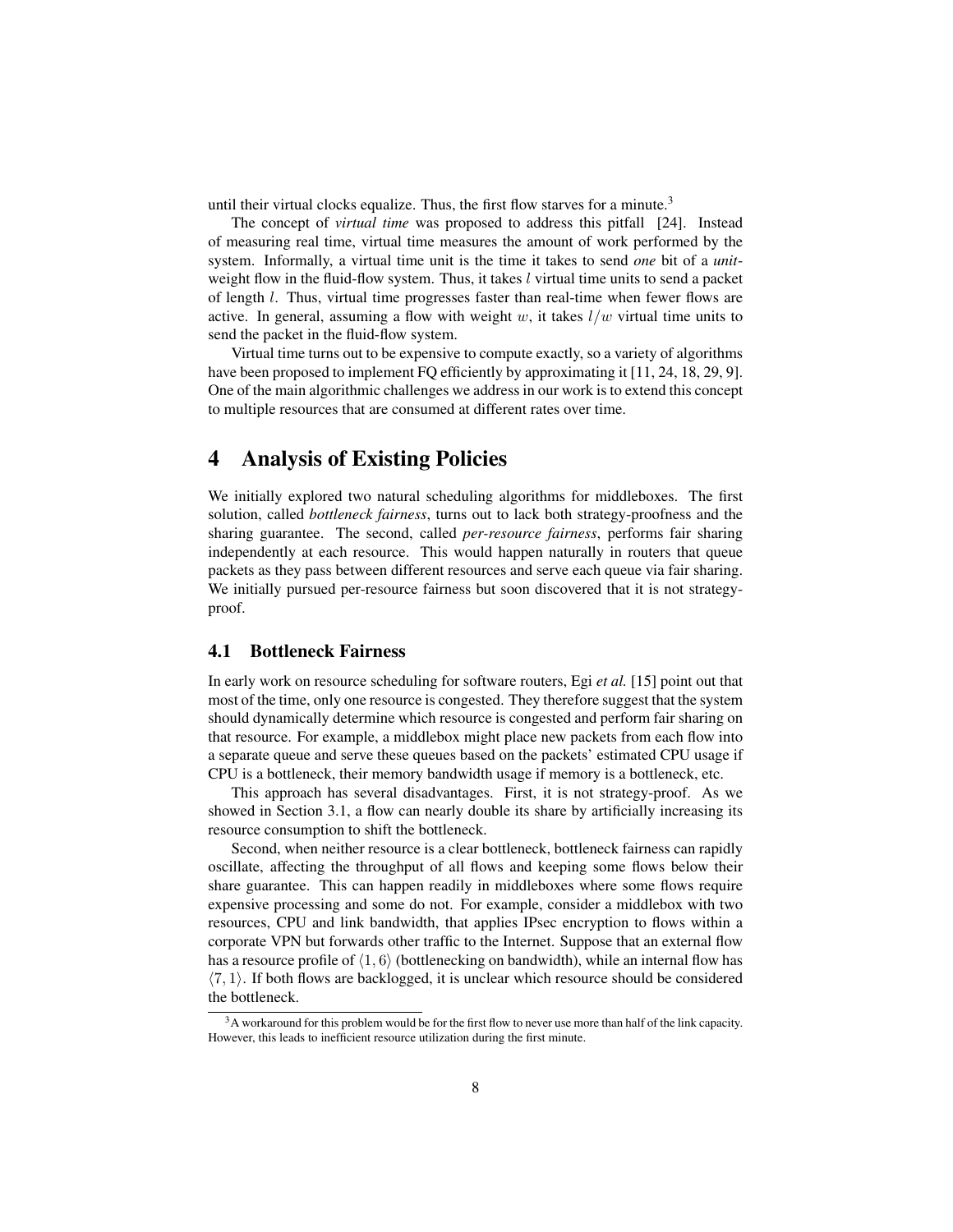

Figure 5: Example of oscillation in bottleneck fairness. Note that flow 3 stays below  $\frac{1}{3}$ share of both resources.

Indeed, assume the system decides that the first resource is the bottleneck and tries to divide it evenly between the flows. As a result, the first resource will process seven packets of flow 1 for every single packet of flow 2. Unfortunately, this will congest the second resource right away, since processing seven packets of flow 1 and one packet of flow 2 will generate a higher demand for resource 2 than resource 1, *i.e.*,  $7\langle 1, 6 \rangle +$  $\langle 7, 1 \rangle = \langle 14, 43 \rangle$ . Once resource 2 becomes the bottleneck, the system will try to divide this resource equally. As a result, resource 2 will process six packets of flow 2 for each packet of flow 1, which yields an overall demand of  $\langle 1, 6 \rangle + 6\langle 7, 1 \rangle = \langle 43, 12 \rangle$ . This will now congest resource 1, and the process will repeat.

Such oscillation is a problem for TCP traffic, where fast changes in available bandwidth leads to bursts of losses and low throughput. However, bottleneck fairness also fails to meet share guarantees for non-TCP flows. For example, if we add a third flow with resource profile  $\langle 1, 1 \rangle$ , bottleneck fairness always keeps its share of *both* resources below  $\frac{1}{3}$ , as shown in Figure 5. This is because there is no way, while scheduling based on one resource, to increase all the flows' share of that resource to  $\frac{1}{3}$  before the other gets congested.

## 4.2 Per-Resource Fairness (PF)

A second intuitive approach is to perform fair sharing independently at each resource. For example, suppose that incoming packets pass through two resources: a CPU, which processes these packets and then an output link. Then one could first schedule packets to pass through the CPU in a way that equalizes flows' CPU shares, by performing fair queuing based on packets' processing times, and then place the packets into buffers in front of the output link that get served based on fair sharing of bandwidth.

Although this approach is simple, we found that it is not strategy-proof. For example, Figure 6(a) shows two flows with resource profiles  $\langle 4, 1 \rangle$  and  $\langle 1, 2 \rangle$  that share two resources. The labels of the packets show when each packet uses each resource.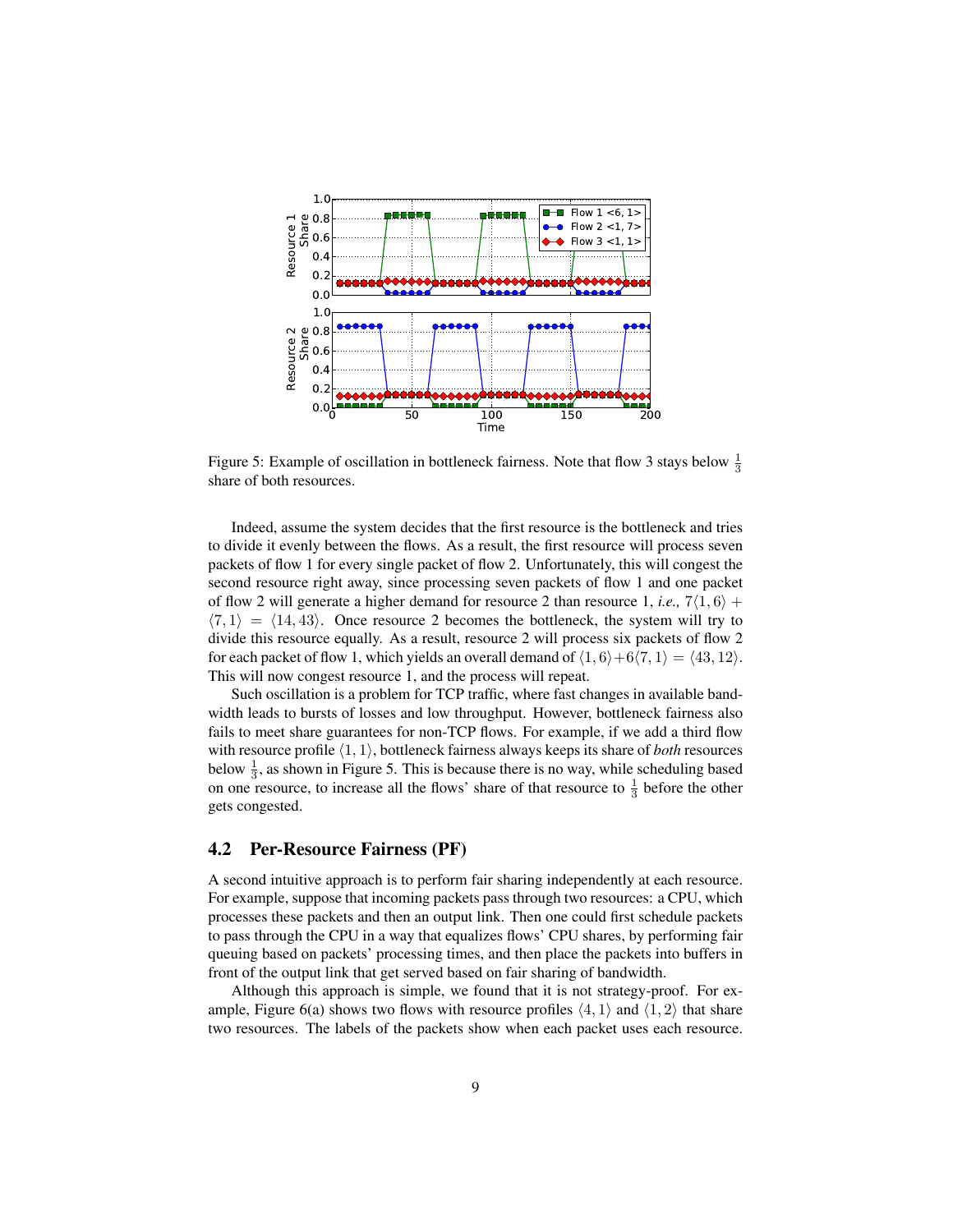

(b) Allocation with resource profiles  $\langle 4, 2 \rangle$  and  $\langle 1, 2 \rangle$ .

Figure 6: Example of how flows can manipulate per-resource fairness. A shaded box shows the consumption of one packet on one resource. In (b), flow 1 increases perpacket resource use from  $\langle 4, 1 \rangle$  to  $\langle 4, 2 \rangle$  to get a higher share of resource 1  $(\frac{2}{3})$  as opposed to  $\frac{4}{7}$ ).

For simplicity, we assume that the resources are perfectly divisible, so both flows can use a resource simultaneously. Furthermore, we assume that the second resource can start processing a packet only after the first one has finished it, and that there is only a 1-packet buffer for each flow between the resources. As shown in Figure 6(a), after the initial start, a periodic pattern with a length of 7 time units emerges. As a result, flow 1 gets resource shares  $\langle \frac{4}{7}, \frac{1}{7} \rangle$ , *i.e.*, it gets  $\frac{4}{7}$  of the first resource and  $\frac{1}{7}$  of the second resource. Meanwhile, flow 2 gets resource shares  $\langle \frac{3}{7}, \frac{6}{7} \rangle$ .

Suppose flow 1 artificially increases its resource consumption to  $\langle 4, 2 \rangle$ . Then perresource fair queuing gives the allocation in Figure 6(b), where flow 1's share is  $\langle \frac{2}{3}, \frac{1}{3} \rangle$ and flow 2's share is  $\langle \frac{1}{3}, \frac{2}{3} \rangle$ . Flow 1 has thus increased its share of the first resource by 16%, while decreasing flow 2's share of this resource by 22%.

This behavior surprised us, because fair queuing for a single resource *is* strategyproof. Intuitively, flow 1 "crowds out" flow 2 at the second resource, which is the primary resource that flow 2 needs, by increasing its share, and this causes the buffer for flow 2's packets between the two resources to be full more of the time. This leaves more time for flow 1 at the first resource.

We found that the amount by which flows can raise their share with per-resource fairness is as high as  $2\times$ , which provides substantial incentive for applications to manipulate the scheduler. We discuss an example in Section 8.2.1. We have also simulated other models of per-resource fairness, including ones with bigger buffers and ones that let multiple packets be processed in parallel (*e.g.,* as on a multicore CPU), but found that they give the same shares over time and can be manipulated in the same way.

Finally, from a practical viewpoint, per-resource fairness is hard to implement in systems where there is no buffer between the resources, *e.g.,* a system where scheduling decisions are only taken at an input queue, or a processing function that consumes CPU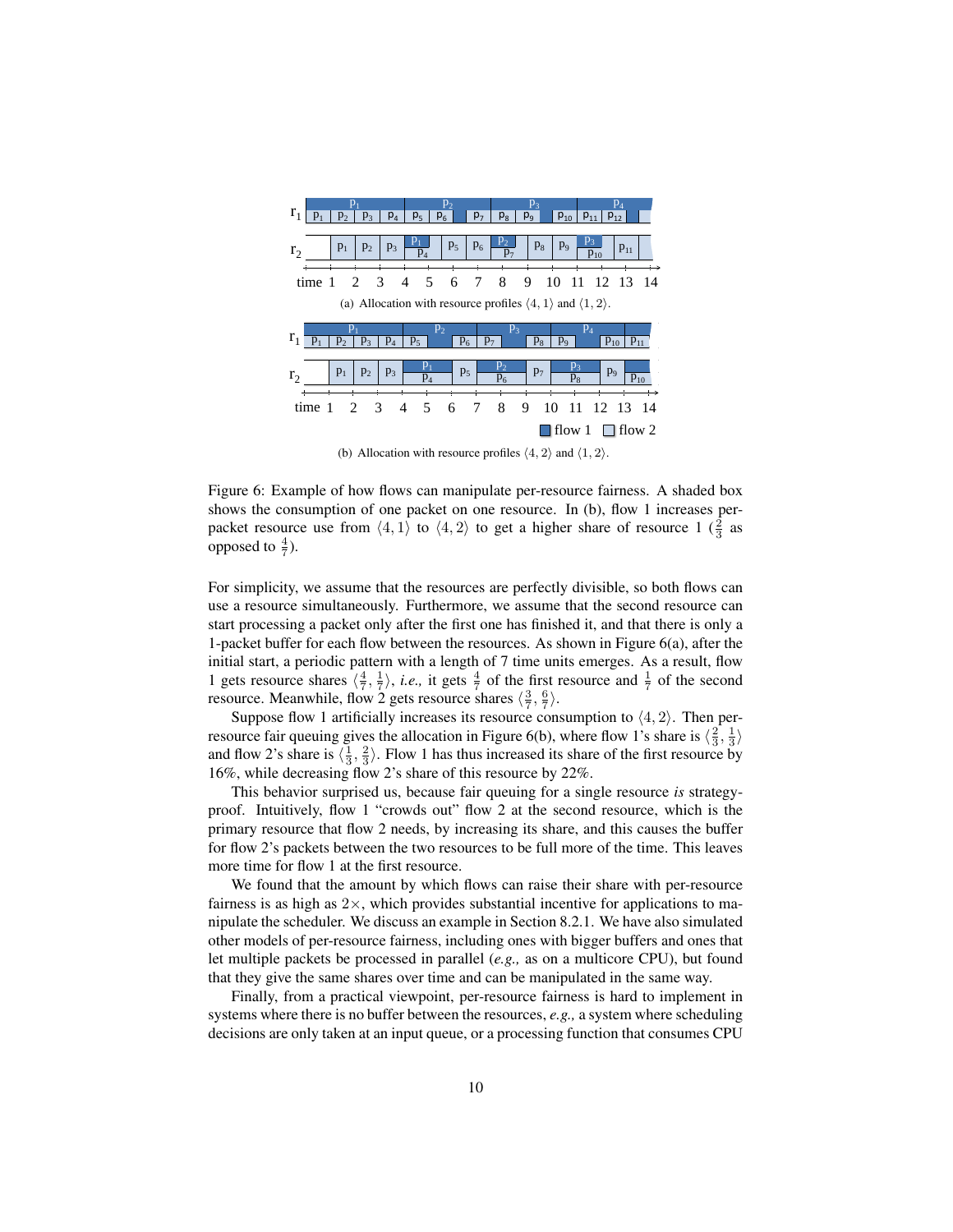and memory bandwidth in parallel (while executing CPU instructions). Our proposal, DRFQ, is directly applicable in these settings.

# 5 Dominant Resource Fair Queuing

The goal of this section is to develop queuing mechanisms that multiplex packets to achieve DRF allocations.

Achieving DRF allocations in middleboxes turns out to be algorithmically more challenging than in the datacenter context. In datacenters, there are many more resources (machines, CPUs, etc) than active jobs, and one can simply divide the resources across the jobs according to their DRF allocations at a given time. In a packet system, this is not possible because the number of packets in service at a given time is usually much smaller than the number of backlogged flows. For example, on a communication link, at most one packet is transmitted at a time, and on a CPU, at most one packet is (typically) processed per core. Thus, the only way to achieve DRF allocation is to share the resources in time instead of space, *i.e.,* multiplex packets from different flows to achieve the DRF allocation over a longer time interval.

This challenge should come as no surprise to networking researchers, as scheduling a single resource (link bandwidth) in time was a research challenge receiving considerable attention for years. Efforts to address this challenge started with idealized models (*e.g.,* fluid flow [11, 24]), followed by a plethora of algorithms to accurately and efficiently approximate these models [29, 18, 9].

We begin by describing a unifying model that accounts for resource consumption across different resources.

## 5.1 Packet Processing Time

The mechanisms we develop generalize the fair queueing concepts of virtual start and finish times to multiple resources, such that these times can be used to schedule packets.

To do this, we first find a metric that lets us compare virtual times across resources. Defining the unit of virtual time as the time it takes to process one bit does not work for all resource types. For example, the CPU does not consume the same amount of time to process each bit; it usually takes longer to process a packet's header than its payload. Furthermore, packets with the same size, but belonging to different flows, may consume different amounts of resources based on the processing functions they go through. For example, a packet that gets handled by the IPSec encryption module will consume more CPU time than a packet that does not.

To circumvent these challenges, we introduce the concept of *packet processing time*. Denote the *k*:th packet of flow *i* as  $p_i^k$ . The processing time of the packet  $p_i^k$ at resource j, denoted  $s_{i,j}^k$ , is the time consumed by resource j to process packet  $p_i^k$ , normalized to the resource's processing capacity. Note that processing time is not always equal to packet service time.<sup>4</sup> Consider a CPU with four cores, and assume it takes a single core 10  $\mu$ s to process a packet. Since the CPU can process four such

<sup>4</sup>Packet service time is the interval between (1) the time the packet starts being processed and (2) the time at which its processing ends.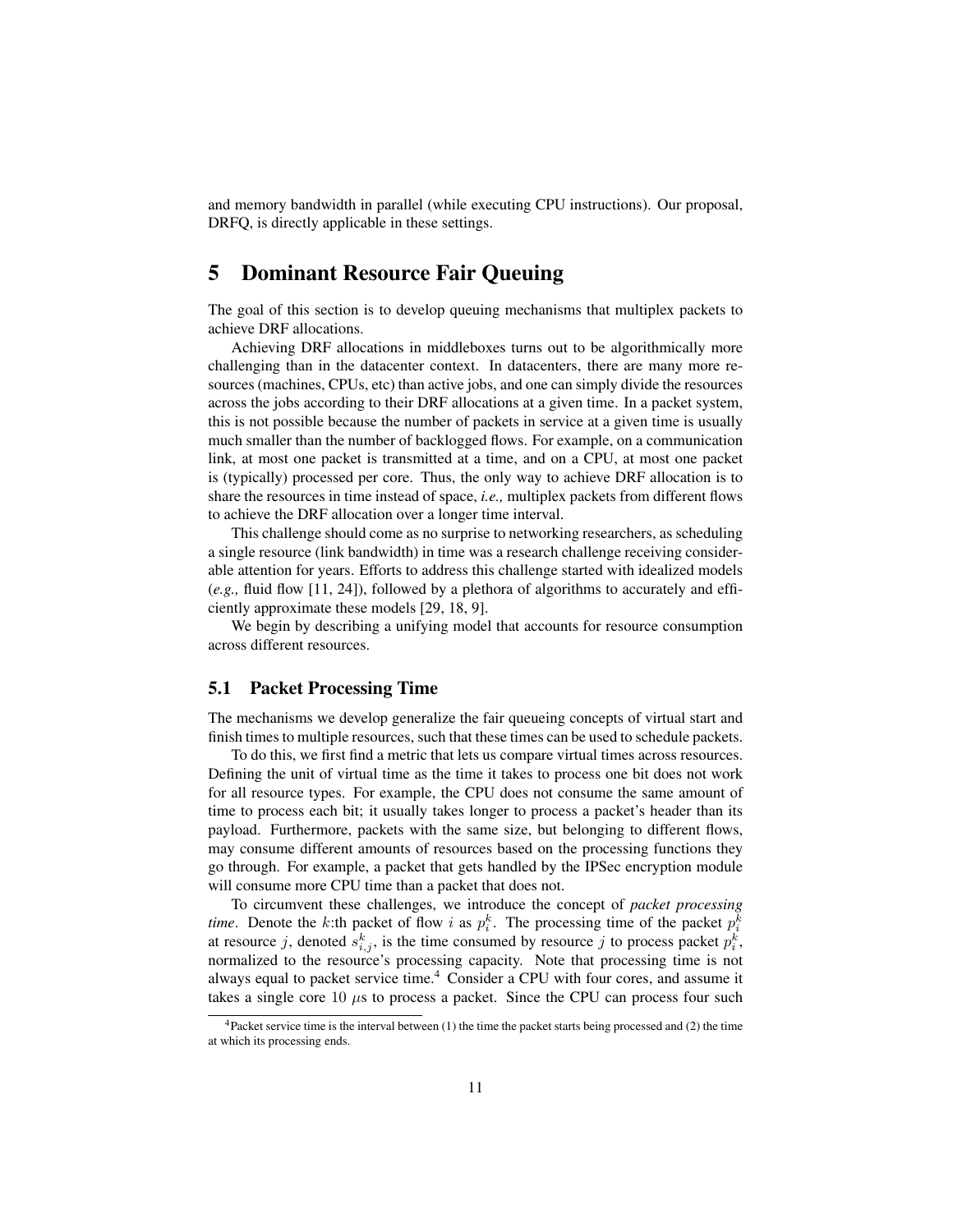packets in parallel, the normalized time consumed by the CPU to process the packet (*i.e.*, the processing time) is 2.5  $\mu$ s. However, the packet's service time is 10  $\mu$ s. In general, the processing time is the inverse of the throughput. In the above example, the CPU throughput is 400, 000 packets/sec.

We define a unit of virtual time as one  $\mu$ sec of processing time for the packet of a flow with weight one. Thus, by definition, the processing time, and by extension, the virtual time, do not depend on the resource type. Also, similarly to FQ, the unit of virtual time does not depend on number of flows backlogged. Here, we assume that the time consumed by a resource to process a packet does not depend on how many other packets, if any, it processes in parallel.

We return to processing time estimation in §5.7 and §7.1.

## 5.2 Dove-Tailing vs. Memoryless Scheduling

The multi-resource scenario introduces another challenge. Specifically, there is a tradeoff between *dove-tailing* and *memoryless scheduling*, which we explain next.

Different packets from the same flow may have different processing time requirements, *e.g.,* a TCP SYN packet usually requires more processing time than later packets. Consider a flow that sends a total of 10 packets, alternating in processing time requirements  $\langle 2, 1 \rangle$  and  $\langle 1, 2 \rangle$ , respectively. It is desirable that the system treats this flow the same as a flow that sends 5 packets, all with processing time  $\langle 3, 3 \rangle$ . We refer to this as the *dove-tailing* requirement.<sup>5</sup>

Our dove-tailing requirement is a natural extension of fair queuing for one resource. Indeed, past research in network fair queuing attempted to normalize the processing time of packets of different length. For example, a flow with 5 packets of length 1 KB should be treated the same as a flow with 10 packets of length 0.5 KB.

At the same time, it is desirable for a queuing discipline to be *memoryless*; that is, a flow's current share of resources should not depend on its past share. Limiting memory is important to prevent starving flows when new flows enter the system, as discussed in Section 3.3.

Unfortunately, the memoryless and dove-tailing properties cannot both be *fully* achieved at the same time. Dove-tailing requires that a flow's relative overconsumption of a resource be compensated by its *past* relative underconsumption of a resource, *e.g.,* packets with profile  $\langle 1, 2 \rangle$  and  $\langle 2, 1 \rangle$ . Thus, it requires the scheduler to have memory of past processing time given to a flow.

Memoryless and dove-tailing are at the extreme ends of a spectrum. We gradually develop DRFQ, starting with a simple algorithm that is fully memoryless, but does not provide dove-tailing. We thereafter extend that algorithm to provide full dovetailing but without being memoryless. Finally, we show a final extension in which the amount of dove-tailing and memory is configurable. The latter algorithm is referred to

<sup>5</sup>Dove-tailing can occur in practice in two ways. First, if there is a buffer between two resources (*e.g.,* the CPU and a link), this will allow packets with complementary resource demands to overlap in time. Second, if two resources need to be consumed in parallel (*e.g.,* CPU cycles and memory bandwidth), there can still be dove-tailing from processing multiple packets in parallel (*e.g.,* multiple cores can be working on packets with complementary needs).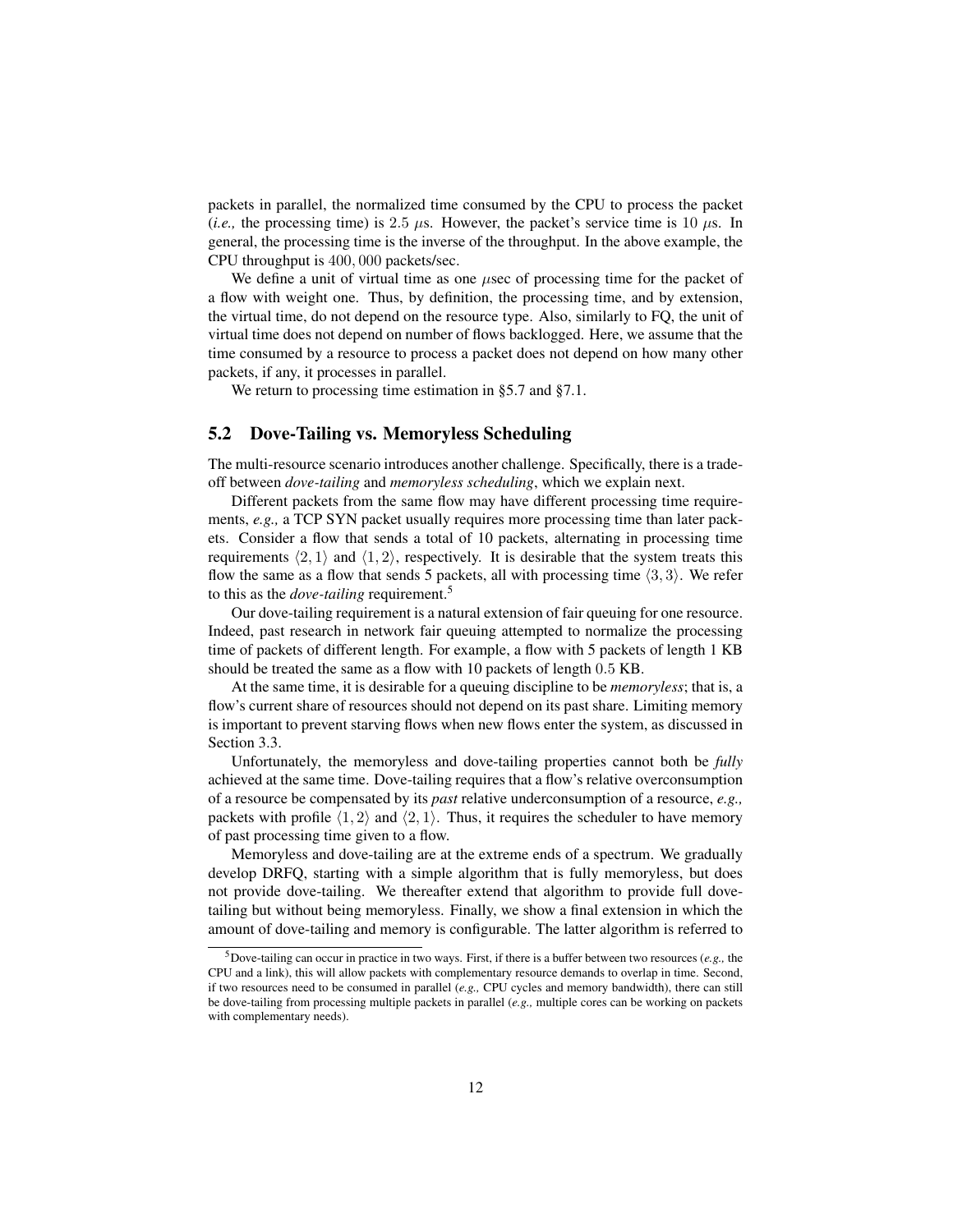as DRFQ, as the former two are special cases. Before explaining the algorithms, we briefly review Start-time Fair Queuing (SFQ) [18], which our work builds on.

## 5.3 Review: Start-time Fair Queuing (SFQ)

SFQ builds on the notion of virtual time. Recall from Section 3.3 that a virtual time unit is the time it takes to send *one* bit of a *unit*-weight flow in the fluid-flow system that fair queuing approximates. Thus, it takes  $l$  virtual time units to send a packet of length l with weight 1, or, in general,  $l/w$  units to send a packet with weight w. Note that the virtual time to send a packet is always the same regardless of the number of flows; thus, virtual time progresses slower in real-time when more flows are active.

Let  $p_i^k$  be the k-th packet of flow i. Upon  $p_i^k$ 's arrival, all virtual time based schedulers assign it a start and a finish time  $S(p_i^k)$  and  $F(p_i^k)$ , respectively, such that

$$
F(p_i^k) = S(p_i^k) + \frac{L(p_i^k)}{w_i},
$$
\n(1)

where  $L(p_i^k)$  is the length of packet  $p_i^k$  in bits, and  $w_i$  is the weight of flow i. Intuitively, functions  $S$  and  $F$  approximate the virtual times when the packet would have been transmitted in the fluid flow system.

In turn, the virtual start time of the packet is:

$$
S(p_i^k) = \max (A(p_i^k), F(p_i^{k-1})),
$$
\n(2)

where  $A(p_i^k)$  is the virtual arrival time of  $p_i^k$ . In particular, let  $a_i^k$  be the (real) arrival time of packet  $p_i^k$ . Then, the  $A(p_i^k)$  is simply the virtual time at real time  $a_i^k$ , *i.e.*,  $V(a_i^k)$ .

Fair queueing algorithms usually differ in (1) how  $V(t)$  (virtual time) is computed and (2) which packet gets scheduled next.

While there are many possibilities for both choices, SFQ proceeds by (1) assigning each packet a virtual time equal to the start time of the packet currently in service (that is,  $V(t)$  is the start time of the packet in service at real time t) and (2) always scheduling the packet with the lowest virtual start time. We discuss why these choices are attractive in middleboxes in Section 5.7.

## 5.4 Memoryless DRFQ

In many workloads, packets within the same flow have similar resource requirements. For such workloads, a memoryless DRFQ scheduler closely approximates DRF allocations.

Assume a set of *n* flows that share a set of *m* resources  $j,(1 \le j \le m)$ , and assume flow *i* is given weight  $w_i$ ,  $(1 \le i \le n)$ .

Throughout, we will use the notation introduced in Table 1.

Achieving a DRF allocation requires that two backlogged flows receive the same processing time on their respective dominant resources, *i.e.,* on the resources they respectively require the most processing time on. Given our unified model of processing time, we can achieve this by using the maximum processing time of each packet when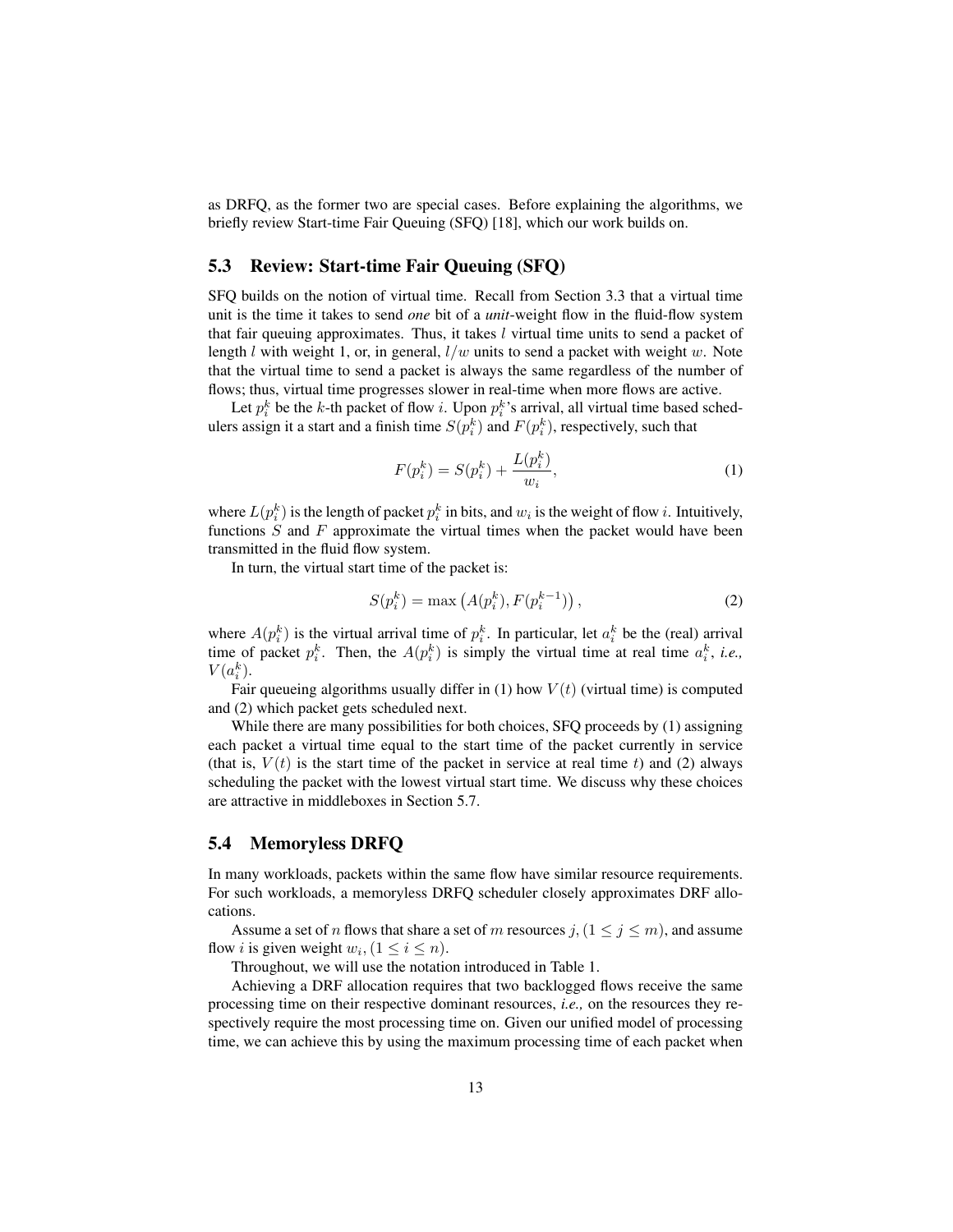| <b>Notation</b>    | <b>Explanation</b>                                |
|--------------------|---------------------------------------------------|
| $p_i^k$            | $k$ -th packet of flow $i$                        |
| $\overline{a}_i^k$ | arrival time of packet $p_i^k$                    |
| $s_{i,j}^k$        | processing time of $p_i^k$ at resource j          |
| S(p)               | virtual start time of packet $p$ in system        |
| F(p)               | virtual finish time of packet $p$ in system       |
| V(t)               | system virtual time at time $t$                   |
| V(t, j)            | system virtual time at time $t$ at resource $j$   |
| S(p, j)            | virtual start time of packet $p$ at resource $j$  |
| F(p, j)            | virtual finish time of packet $p$ at resource $j$ |

Table 1: Main notation used in the DRFQ algorithm.

computing the packet's virtual finish time, *i.e.*, using  $\max_j \{ s_{i,j}^k \} \times \frac{1}{w_i}$  for the  $k^{\text{th}}$ packet of flow i with weight  $w_i$ .

For each packet we record its virtual start time and virtual finish time as follows:

$$
S(p_i^k) = \max(V(a_i^k), F(p_i^{k-1})), \qquad (3)
$$

$$
F(p_i^k) = S(p_i^k) + \frac{\max_j \{s_{i,j}^k\}}{w_i}.
$$
 (4)

Thus, the finish time is equal to the virtual start time plus the processing time on the dominant resource. For a non-backlogged flow, the start time is the virtual time at the packet's arrival. For a backlogged flow, the max operator in the equation ensures that a packet's virtual start time will be the virtual finish time of the previous packet in the flow.

Finally, we have to define the virtual time function,  $V$ . Computing the virtual time function exactly is generally expensive [29] and even more so for DRF allocations. We therefore compute it as follows:

$$
V(t) = \begin{cases} \max_j \{ S(p,j) | p \in P(t) \} & \text{if } P(t) \neq \emptyset \\ 0 & \text{if } P(t) = \emptyset \end{cases}
$$
 (5)

where  $P(t)$  are the packets currently in service at time t. Hence, virtual time is the maximum start time of any packet  $p$  that is currently being serviced.

Note that in the case of a single link where there is at most one packet in service at a time, this reduces to setting the virtual time at time  $t$  to the start time of the packet being serviced at  $t$ . This is exactly the way virtual start time is computed in SFO. While there are many other possible computations of the virtual time, such as the average between the start and the finish times of the packets in service, in this paper we only consider an SFQ-like computation. In Section 5.7 we discuss why an SFQ-like algorithm is particularly attractive for middleboxes.

Table 2 shows two flows with process times  $\langle 4, 1 \rangle$  and  $\langle 1, 3 \rangle$ , respectively, on all their packets. The first flow is backlogged throughout the example, with packets arriving much faster than they can be processed. The second flow is backlogged in two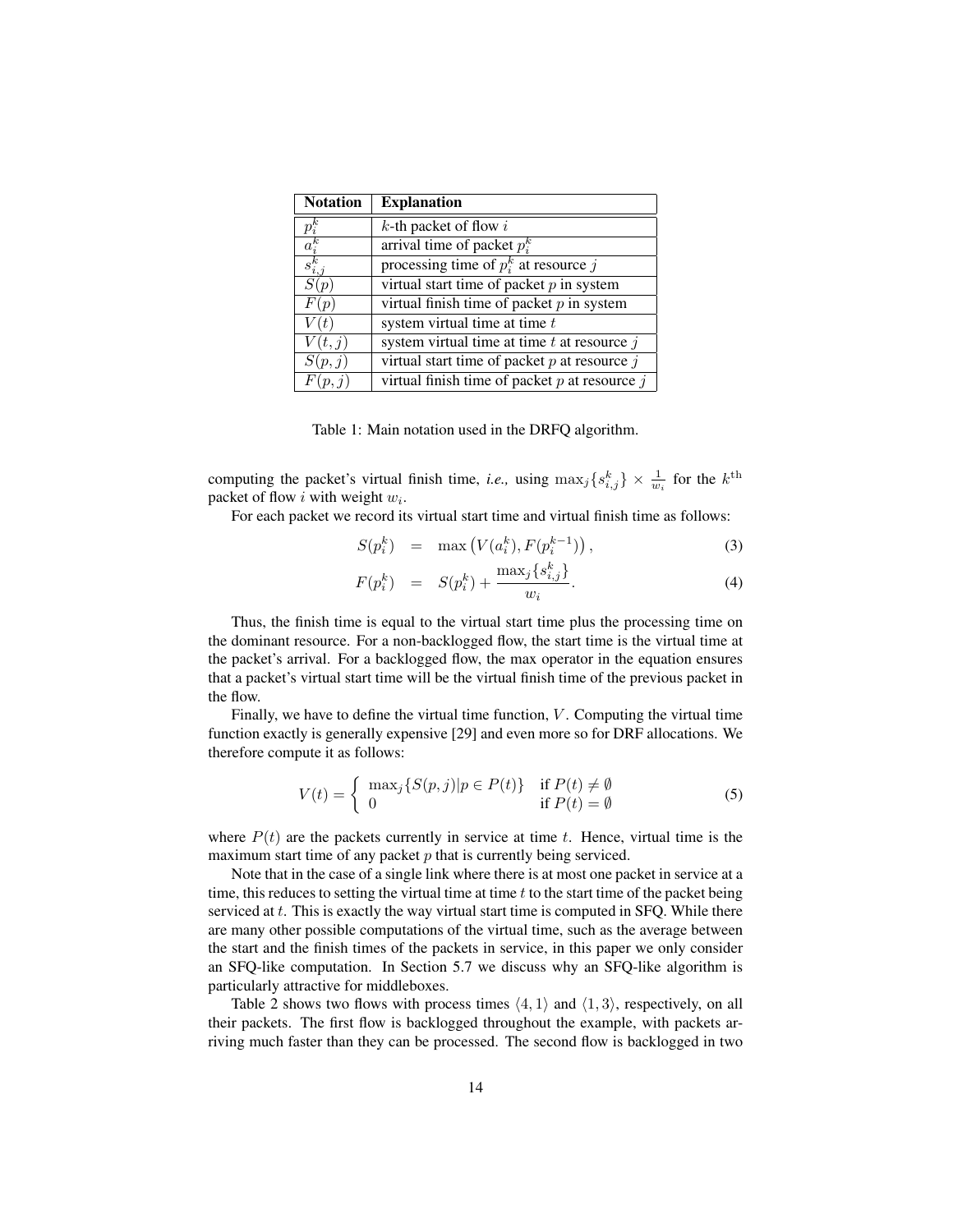| Flow 1 with processing times $\langle 4, 1 \rangle$ |                    |                |                |               |         |             |                    |         |
|-----------------------------------------------------|--------------------|----------------|----------------|---------------|---------|-------------|--------------------|---------|
| Packet                                              | $\overline{p}_1^0$ | $p_1^*$        | $p_1^2$        | $p_1^3$       | $p_1^4$ | $p_1^5$     | $\overline{p}_1^6$ | $p_1$   |
| Real arrival time                                   | $\Omega$           |                | $\mathfrak{D}$ | 3             | 4       | 5           | 6                  |         |
| Virt. start/finish                                  | 0/4                | 4/8            | 8/12           | 12/16         | 16/20   | 20/24       | 24/28              | 28/32   |
| Flow 2 with processing times $\langle 1,3 \rangle$  |                    |                |                |               |         |             |                    |         |
| Packet                                              | $p_2^0$            | $p_2^*$        | $p_2^2$        | $p_2^3$       | $p_2^4$ | $p_{2}^{5}$ | $p_2^6$            | $p_2'$  |
| Real arrival time                                   | $\Omega$           |                | $\mathfrak{D}$ | 3             | 10      | 11          | 12                 | 13      |
| Virt. start/finish                                  | 0/3                | 3/6            | 6/9            | 9/12          | 20/23   | 23/26       | 26/29              | 29/32   |
| <b>Scheduling Order</b>                             |                    |                |                |               |         |             |                    |         |
| Order                                               |                    | $\mathfrak{D}$ | 3              | 4             | 5       | 6           | 7                  | 8       |
| Packet                                              | $p_1^0$            | $p_2^0$        | $p_2^1$        | $p_1^{\rm t}$ | $p_2^2$ | $p_1^2$     | $p_2^3$            | $p_1^3$ |
| Order                                               | 9                  | 10             | 11             | 12            | 13      | 14          | 15                 | 16      |
| Packet                                              | $p_1^4$            | $p_1^5$        | $p_2^4$        | $p_2^5$       | $p_1^6$ | $p_2^6$     | $p_1$              | $p_2$   |

Table 2: Basic example of how memoryless DRFQ works with two flows. The first flow is continuously backlogged. The second flow is backlogged in two bursts.

bursts (packets  $p_2^0$  to  $p_2^3$  and  $p_2^4$  to  $p_2^7$ ). In the time interval 0 to 3, both flows are backlogged, so virtual start times are simply equal to the previous packet's virtual finish time. At time 10, the second flow's second burst starts with  $p_2^4$ . Assume that the middlebox is then processing  $p_1^5$ , which has virtual start time 20. Thus,  $V(a_2^4) = 20$ , making the virtual start time 20, instead of the previous packet's virtual finish time 12. Thereafter, the inflow of packets from the two flows is again faster than the service time, leading to start times equal to the finish time of the previous packet.

Table 3 shows why dove-tailing fails with this memoryless DRFQ algorithm. One flow's packets have alternating process times  $\langle 1, 2 \rangle$  and  $\langle 2, 1 \rangle$ , while the second flow's packets have process times  $\langle 3, 3 \rangle$ . Both flows are continuously backlogged with higher inrate than service rate. With perfect dove-tailing, the virtual finish time of  $p_1^3$  should be the same as that of  $p_2^1$ . Instead, flow 1's virtual times progress faster, making it receive poorer service.

## 5.5 Dove-tailing DRFQ

To provide dove-tailing, we modify the memoryless DRFQ mechanism to keep track of the start and finish times of packets on a per-resource basis. The memoryless algorithm scheduled the packet with the smallest start time. Since a packet will now have multiple start times (one per resource), we need to decide which of them to use when making scheduling decisions. Given that we want to schedule based on dominant resources, we will schedule the packet whose *maximum* per-resource start time is smallest across all flows. This is because the packet's maximum start time is its start time on its flow's dominant resource. If two packet's have the same start time, we lexicographically compare their next largest start times.

More formally, we will compute the start and finish times of a packet at each re-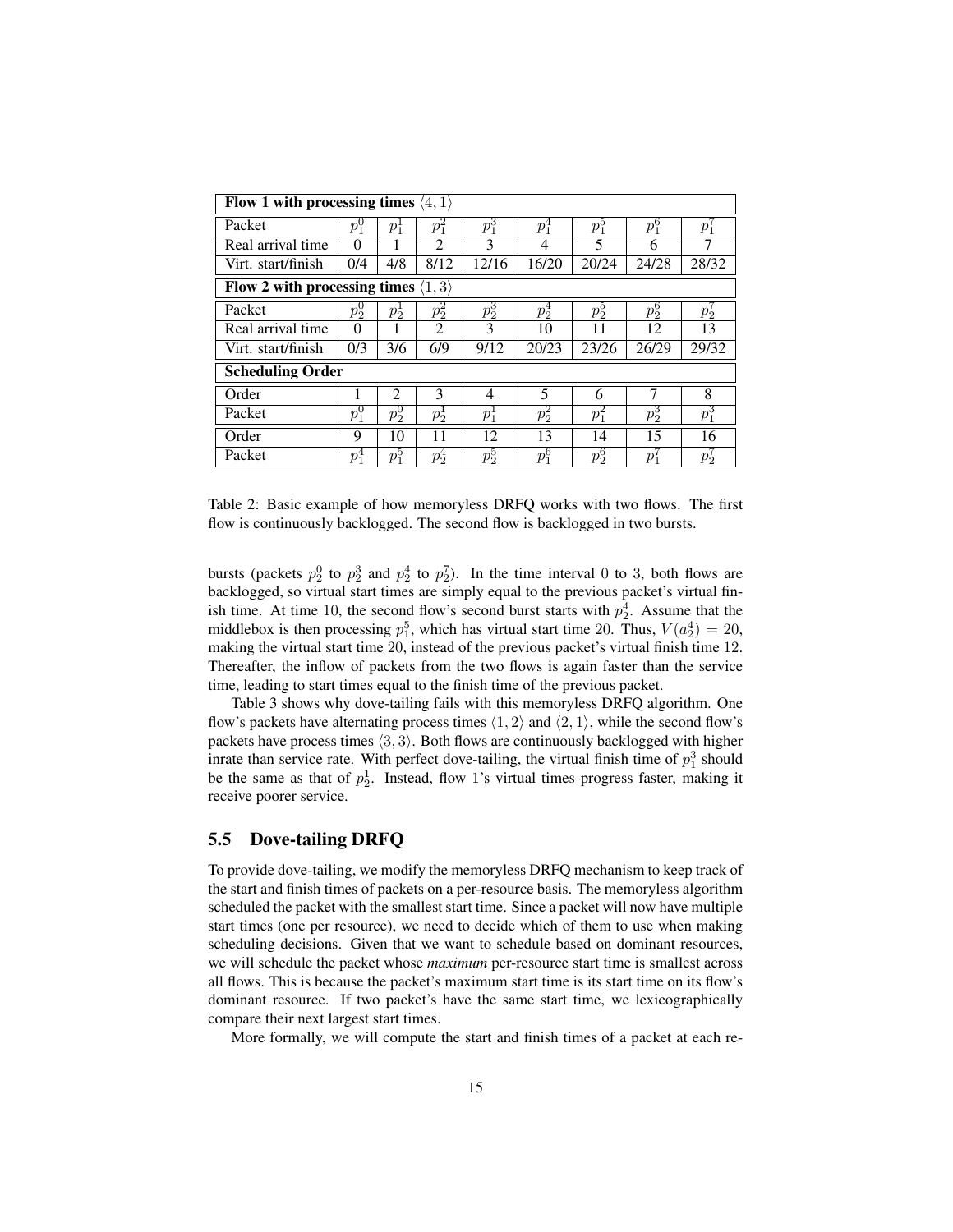| <b>Flow 1 alternating</b> $\langle 1, 2 \rangle$ and $\langle 2, 1 \rangle$ |          |                |                |                    |         |                       |  |
|-----------------------------------------------------------------------------|----------|----------------|----------------|--------------------|---------|-----------------------|--|
| Packet                                                                      | $p_1^0$  | $p_1$          | $p_1^2$        | $p_1^3$            | $p_1^4$ | $p_1^5$               |  |
| Real start time                                                             | 0        | 1              | $\mathfrak{D}$ | 3                  | 4       | 5                     |  |
| Virtual start time                                                          | 0        | $\overline{2}$ | 4              | 6                  | 8       | 10                    |  |
| Virtual finish time                                                         | 2        | 4              | 6              | 8                  | 10      | 12                    |  |
| Flow 2 with processing times<br>$\langle 3,3 \rangle$                       |          |                |                |                    |         |                       |  |
| Packet                                                                      | $p_2^0$  | $p_2^{\star}$  | $p_2^2$        | $\overline{p_2^3}$ | $p_2^4$ | $\frac{p_{2}^{5}}{5}$ |  |
| Real start time                                                             | $^{(1)}$ | 1              | 2              | 3                  | 4       |                       |  |
| Virtual start time                                                          | 0        | 3              | 6              | 9                  | 12      | 15                    |  |
| Virtual finish time                                                         | 3        | 6              | 9              | 12                 | 15      | 18                    |  |
| <b>Scheduling Order</b>                                                     |          |                |                |                    |         |                       |  |
| Order                                                                       | 1        | $\overline{c}$ | 3              | 4                  | 5       | 6                     |  |
| Packet                                                                      | $p_1^0$  | $p_2^0$        | $p_1^1$        | $p_2^{\perp}$      | $p_1^2$ | $p_2^2$               |  |
| Order                                                                       | 7        | 8              | 9              | 10                 | 11      | 12                    |  |
| Packet                                                                      | $p_1^3$  | $p_1^4$        | $p_2^3$        | $p_1^5$            | $p_2^4$ | $p_2^5$               |  |

Table 3: Why dove-tailing fails with memoryless DRFQ.

source  $j$  as:

$$
S(p_i^k, j) = \max \left( V(a_i^k, j), F(p_i^{k-1}, j) \right), \tag{6}
$$

$$
F(p_i^k, j) = S(p_i^k, j) + \frac{s_{i,j}^k}{w_i}.
$$
\n(7)

As mentioned above, the scheduling decisions should be made based on the maximum start or finish times of the packets across all resources, *i.e.*,  $S(p_i^k)$  and  $F(p_i^k)$ where

$$
S(p_i^k) = \max_j \{ S(p_i^k, j) \}, \tag{8}
$$

$$
F(p_i^k) = \max_j \{ F(p_i^k, j) \}.
$$
\n(9)

In the rest of this section, we refer to  $S(p_i^k)$  and  $F(p_i^k)$  as simply the start and finish times of packet  $p_i^k$ .

Finally, we now track virtual time per resource, *i.e.*,  $V(t, j)$  at time t for resource  $j$ . We compute this virtual time independently at each resource:

$$
V(t,j) = \begin{cases} \max_{p \in P(t)} \{ S(p,j) \} & \text{if } P(t) \neq \emptyset \\ 0 & \text{if } P(t) = \emptyset \end{cases}
$$
 (10)

Table 4 shows how dove-tailing DRFQ schedules the same set of incoming packets as the example given in Table 3. Now virtual start and finish times are provided for both resources,  $R_1$  and  $R_2$ . When comparing the two scheduling orders it is evident that dove-tailing DRFQ improves the service given to the first flow. For example,  $p_1^3$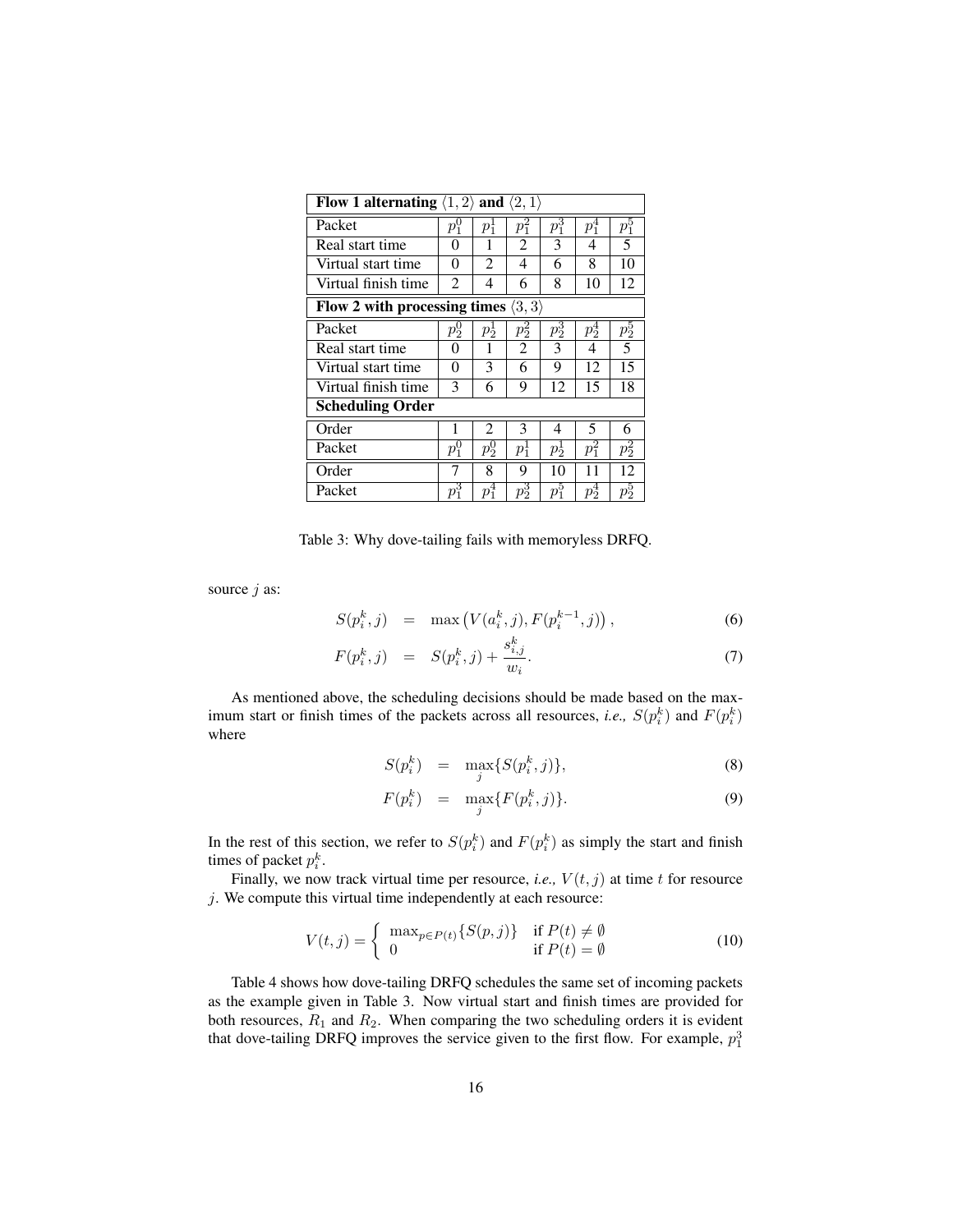| Flow 1 alternating $\langle 1, 2 \rangle$ and $\langle 2, 1 \rangle$ |                |         |                |                                  |         |                   |
|----------------------------------------------------------------------|----------------|---------|----------------|----------------------------------|---------|-------------------|
| Packet                                                               | $p_1^0$        | $p_1^1$ | $p_1^2$        | $\underline{p}_1^{\overline{3}}$ | $p_1^4$ | $p_1^5$           |
| Real start time                                                      | 0              | 1       | $\overline{2}$ | 3                                | 4       | $\overline{5}$    |
| Virtual start time $R_1$                                             | 0              | 1       | 3              | 4                                | 6       | 7                 |
| Virtual finish time $R_1$                                            | 1              | 3       | 4              | 6                                | 7       | 9                 |
| Virtual start time $R_2$                                             | 0              | 2       | 3              | 5                                | 6       | 8                 |
| Virtual finish time $R_2$                                            | $\overline{c}$ | 3       | 5              | 6                                | 8       | 9                 |
| Flow 2 with processing times $\langle 3, 3 \rangle$                  |                |         |                |                                  |         |                   |
| Packet                                                               | $p_2^0$        | $p^1_2$ | $p_2^2$        | $p_2^3$                          | $p_2^4$ | $\frac{p_2^5}{5}$ |
| Real start time                                                      | 0              | 1       | $\overline{2}$ | $\overline{3}$                   | 4       |                   |
| Virtual start time $R_1$                                             | 0              | 3       | 6              | 9                                | 12      | 15                |
| Virtual finish time $R_1$                                            | 3              | 6       | 9              | 12                               | 15      | 18                |
| Virtual start time $R_2$                                             | 0              | 3       | 6              | 9                                | 12      | 15                |
| Virtual finish time $R_2$                                            | 3              | 6       | 9              | 12                               | 15      | 18                |
| <b>Scheduling Order</b>                                              |                |         |                |                                  |         |                   |
| Order                                                                | 1              | 2       | 3              | 4                                | 5       | 6                 |
| Packet                                                               | $p_1^0$        | $p_2^0$ | $p_1^1$        | $p_2^1$                          | $p_1^2$ | $p_1^3$           |
| Order                                                                | 7              | 8       | 9              | 10                               | 11      | 12                |
| Packet                                                               | $p_2^2$        | $p_1^4$ | $p_1^5$        | $p_2^3$                          | $p_2^4$ | $p_2^5$           |

Table 4: How dove-tailing DRFQ satisfies dove-tailing.

is now scheduled before  $p_2^2$ , rather than after as with memory-less DRFQ. Though real processing time and virtual start times are different, the virtual finish times clearly show that two packets of flow 1 "virtually" finish for every packet of flow 2. As start times are based on finish times of the previous packet, the schedule will reflect this ordering.

Table 5 shows how dove-tailing DRFQ is not memoryless. Flow 1 initially has processing time  $\langle 2, 1 \rangle$  for packets  $p_1^0$  through  $p_1^2$ . But packets  $p_1^3$  through  $p_1^5$  instead have processing time  $(0.2, 1)$ . Flow 2's packets all have processing time  $(2, 1)$ . As can be seen, once flow 1's processing time switches, it gets scheduled twice in a row  $(p_1^4$  and  $p_1^5$ ). This example can in be extended to have an arbitrary number of flow 1's packets scheduled consecutively, increasing flow 2's delay arbitrarily.

## 5.6 ∆–Bounded DRFQ

We have explored two algorithms that trade off sharply between memoryless scheduling and dove-tailing. We now provide an algorithm whose degree of memory and dove-tailing can be controlled through a parameter ∆.

Such customization is important because in practice it is not desirable to provide unlimited dove-tailing. If a flow alternates sending packets with processing times  $\langle 1, 2 \rangle$ and  $\langle 2, 1 \rangle$ , then the system can buffer packets and multiplex resources so that in real time, a pair of such packets take time equivalent to a  $\langle 3, 3 \rangle$  packet. Contrast this with the flow first sending a long burst of 1000 packets with processing time  $\langle 1, 2 \rangle$  and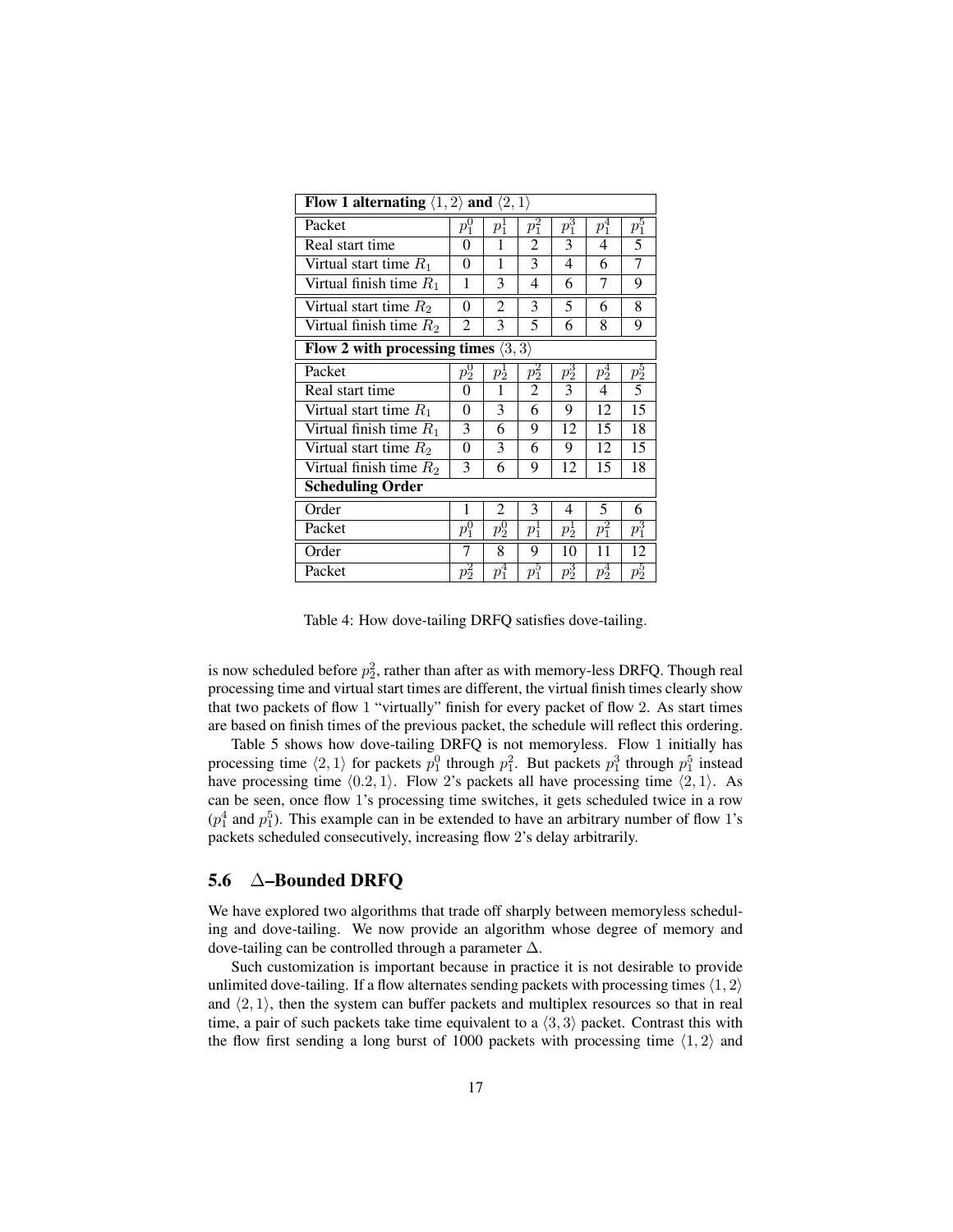| Flow 1 $p_1^0$ – $p_1^2$ require $\langle 2, 1 \rangle$ , and $p_1^3$ – $p_1^5$ require $\langle 0.2, 1 \rangle$ |         |                |                |                |                |                       |
|------------------------------------------------------------------------------------------------------------------|---------|----------------|----------------|----------------|----------------|-----------------------|
| Packet                                                                                                           | $p_1^0$ | $p_1^1$        | $p_1^2$        | $p_1^3$        | $p_1^4$        | $\frac{p_1^5}{5}$     |
| Real start time                                                                                                  | 0       | 1              | $\overline{2}$ | $\overline{3}$ | 4              |                       |
| Virtual start time $R_1$                                                                                         | 0       | $\overline{2}$ | 4              | 6              | 6.2            | 6.4                   |
| Virtual finish time $R_1$                                                                                        | 2       | 4              | 6              | 6.2            | 6.4            | 6.6                   |
| Virtual start time $R_2$                                                                                         | 0       | 1              | 2              | 3              | 4              | 5                     |
| Virtual finish time $R_2$                                                                                        | 1       | 2              | 3              | 4              | 5              | 6                     |
| Flow 2 with processing times $\langle 2, 1 \rangle$                                                              |         |                |                |                |                |                       |
| Packet                                                                                                           | $p_2^0$ | $p^1_2$        | $p_2^2$        | $p_2^3$        | $p_2^4$        | $\frac{p_{2}^{5}}{5}$ |
| Real start time                                                                                                  | 0       | 1              | $\overline{2}$ | $\overline{3}$ | $\overline{4}$ |                       |
| Virtual start time $R_1$                                                                                         | 0       | $\overline{2}$ | 4              | 6              | 8              | 10                    |
| Virtual finish time $R_1$                                                                                        | 2       | 4              | 6              | 8              | 10             | 12                    |
| Virtual start time $R_2$                                                                                         | 0       | 1              | 2              | 3              | 4              | 5                     |
| Virtual finish time $R_2$                                                                                        | 1       | 2              | 3              | 4              | 5              | 6                     |
| <b>Scheduling Order</b>                                                                                          |         |                |                |                |                |                       |
| Order                                                                                                            | 1       | 2              | 3              | 4              | 5              | 6                     |
| Packet                                                                                                           | $p_1^0$ | $p_2^0$        | $p_1^1$        | $p_2^1$        | $p_1^2$        | $p_2^2$               |
| Order                                                                                                            | 7       | 8              | 9              | 10             | 11             | 12                    |
| Packet                                                                                                           | $p_1^3$ | $p_2^3$        | $p_1^4$        | $p_1^5$        | $p_2^4$        | $p_2^5$               |

Table 5: Example of dove-tailing DRF not being memoryless. As of packet  $p_1^3$ , flow 1's processing time switches from  $\langle 2, 1 \rangle$  to  $\langle 0.1, 1 \rangle$ .

thereafter a long burst of 1000 packets with processing time  $\langle 2, 1 \rangle$ . After the first burst, the system is completely done processing most of those packets, and the fact that the processing times of the two bursts dove-tail does not yield any time savings. Hence, it is desirable to bound the dove-tailing to match the length of buffers and have the system be memoryless beyond that limit.

∆–Bounded DRFQ is similar to dove-tailing DRFQ (§5.5), except that the virtual start and finish are computed differently. We replace the virtual start time, Eq. (6), with:

$$
S(p_i^k, j) = \max (V(a_i^k, j), B_1(p_i^{k-1}, j))
$$
\n(11)

$$
B_1(p,j) = \max\left(F(p,j), \max_{j' \neq j} \{F(p,j')\} - \Delta\right)
$$
 (12)

Thus, the start time of a packet on each resource can never differ by more than ∆ from the maximum finish time of its flow's previous packet on any resource. This allows each flow to "save" up to  $\Delta$  processing time for dove-tailing.

We similarly update the virtual time function (Eq. 10) to achieve the same bounding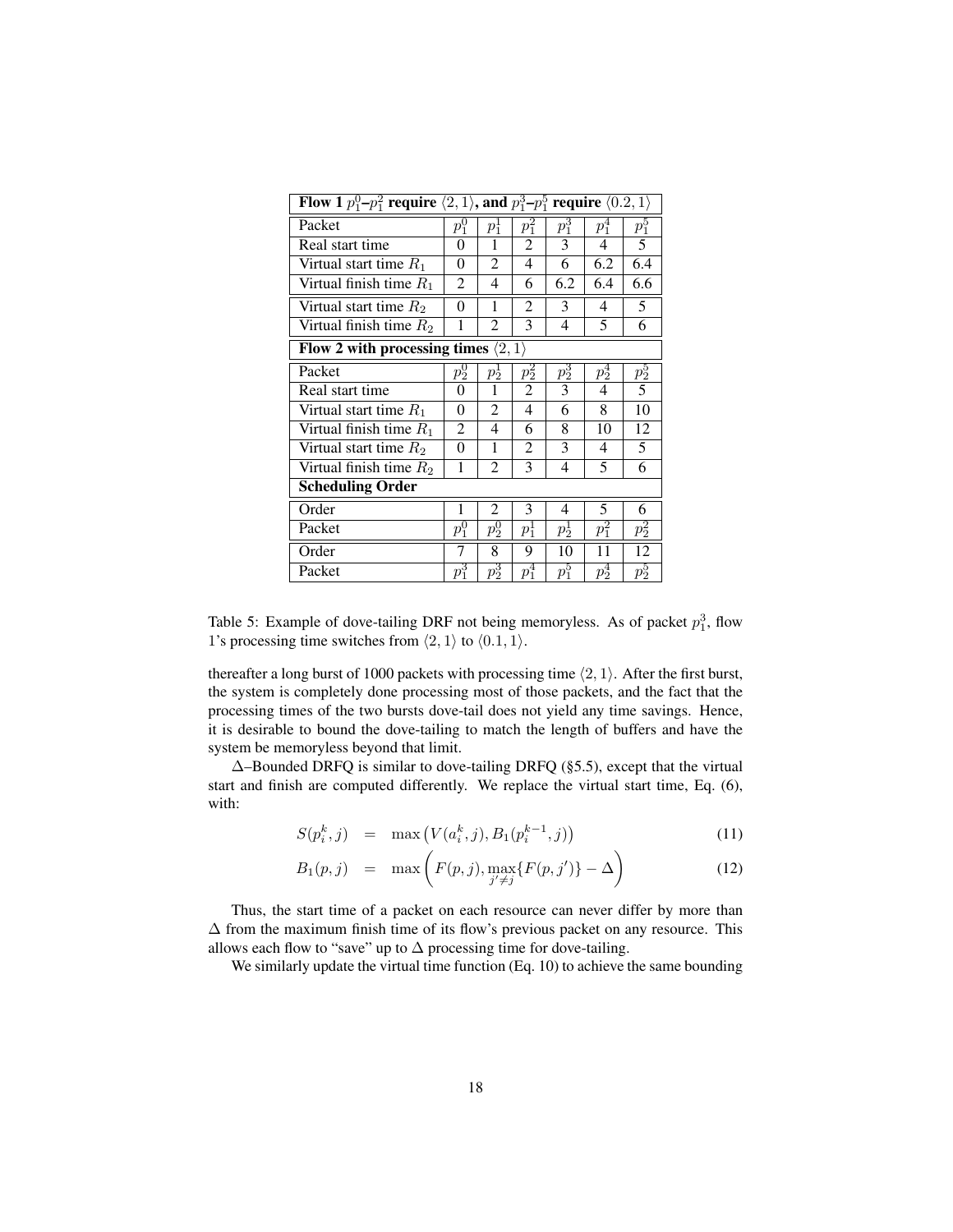effect:

$$
V(t,j) = \begin{cases} \max_{p \in P(t)} \{B_2(p,j)\} & \text{if } P(t) \neq \emptyset \\ 0 & \text{if } P(t) = \emptyset \end{cases}
$$
(13)

$$
B_2(p,j) = \max\left(S(p,j), \max_{j' \neq j} \{S(p,j')\} - \Delta\right)
$$
 (14)

Dove-tailing DRFQ (§5.5) and memoryless DRFQ (§5.4) are thus special cases of  $\Delta$ –bounded DRFQ. In particular, when  $\Delta = \infty$ , the functions  $B_1$  and  $B_2$  reduce to functions F and S as in the previous section, and  $\Delta$ –bounded DRFQ becomes equivalent to dove-tailing DRFQ. Similarly, if  $\Delta = 0$ , then  $B_1$  and  $B_2$  reduce to the maximum per-resource start and finish time of the flow's previous packet, respectively. Thus, ∆– bounded DRFQ becomes memoryless DRFQ. For these reasons, we simply refer to ∆–bounded DRFQ as DRFQ in the rest of the paper.

## 5.7 Discussion

The main reason we chose an SFQ-like algorithm to approximate DRFQ is that SFQ does not need to know the processing times of the packets before scheduling them. This is desirable in middleboxes because the CPU and memory bandwidth costs of processing a packet may not be known until after it has passed through the system. For example, different packets may pass through different processing modules (*e.g.,* HTTP caching) based on their contents.

Like SFQ, DRFQ schedules packets based on their virtual start times. As shown in Eq. (13), the virtual start time of packet  $p_i^k$  depends only on the start times of the packets in service and on the finish time of the previous packet,  $F(p_i^{k-1})$ . This allows us to delay computing  $S(p_i^k)$  until just after  $p_i^{k-1}$  has finished, at which point we can use the *measured values* of packet  $p_i^{k-1}$ 's processing times,  $s_{i,j}^{k-1}$ , to compute its virtual finish time.

Although the use of a SFQ-like algorithm allows us to defer computing the processing time of each packet until after it has been processed (*e.g.,* after we have seen which middlebox modules it went through), there is still a question of *how* to measure the consumption. Unfortunately, measuring the exact CPU and memory consumption of *each* packet (*e.g.,* using CPU counters [3]) is expensive. However, in our implementation, we found that we could estimate consumption quite accurately based on the packet size and the set of modules it flowed through. Indeed, linear models fit the resource consumption with  $R^2 > 0.97$  for many processing functions. In addition, DRFQ is robust to misestimation—that is, flows' shares might differ from the true DRF allocation, but each flow will still get a reasonable share as long as the estimates are not far off. We discuss these issues further in Section 7.1.

# 6 DRFQ Properties

In this section, we discuss two key properties of ∆-bounded DRFQ. Lemma 6.1 bounds the unfairness between two backlogged flows over a given time interval. This bound is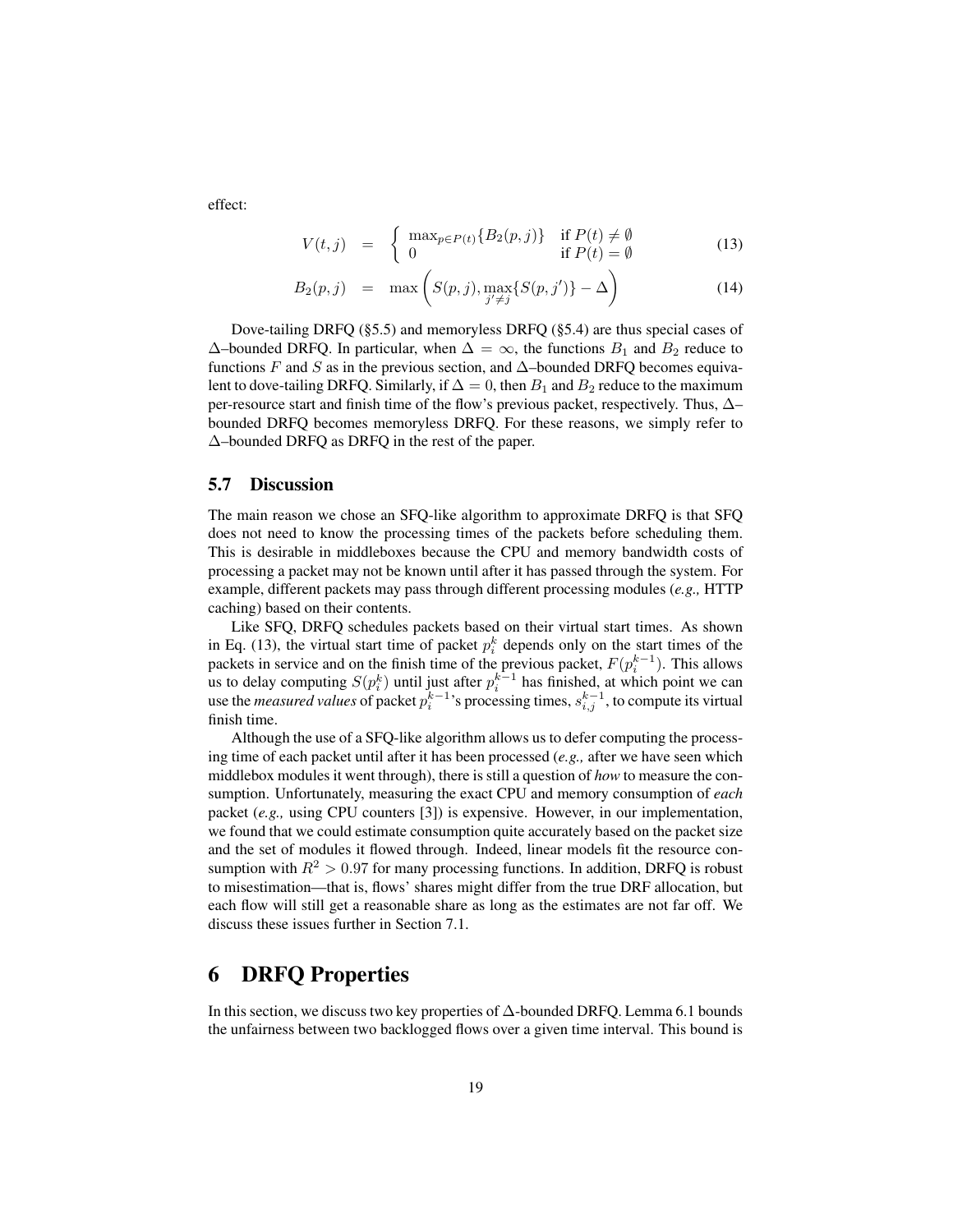independent of the length of the interval. Lemma 6.2 bounds the delay of a packet that arrives when the flow is idle. These properties parallel the corresponding properties in SFQ [18].

A flow is called *dominant-resource monotonic* if, during any of its backlogged periods, its dominant resource does not change. A flow in which all packets have the same dominant resource is trivially a dominant-resource monotonic flow. In this section,  $s_{i,r}^{\uparrow}$  denotes  $\max_{k} s_{i,r}^{k}$ .

Consider a dominant-resource monotonic flow  $i$ , and let  $r$  be the dominant share of i. Then the virtual start times of i's packets at resource r do not depend on  $\Delta$ . This follows trivially from Eq. (11), as  $B_1(p_i, r)$  is equal to  $F(p_i, j)$  for any packet  $p_i$  of  $i$ . For this reason, the bound in the next lemma does not depend on  $\Delta$ .

Theorem 6.1 *Consider two dominant-resource monotonic flows* i *and* j*, both back*logged during the interval  $[t_1, t_2)$ . Let  $W_i(t_1, t_2)$  and  $W_j(t_1, t_2)$  be the total process*ing times consumed by flows* i *and* j*, respectively, on their dominant resource during interval*  $[t_1, t_2)$ *. Then, we have* 

$$
\left| \frac{W_i(t_1, t_2)}{w_i} - \frac{W_j(t_1, t_2)}{w_j} \right| < \frac{s_{i, d_i}^{\uparrow}}{w_i} + \frac{s_{j, d_j}^{\uparrow}}{w_j},\tag{15}
$$

where  $s_{q,d_q}^{\uparrow}$  represents the maximum processing time of a packet of flow q on its domi*nant resource*  $d_q$ *.* 

A proof similar to the one provided by SFQ [18] works. Here, we provide a shorter and more intuitive proof sketch.

**Proof Sketch** Assume parallel consumption of resources. Let  $v_1 = V(t_1, d_i)$  and  $v_2 = V(t_2, d_i)$  and consider a flow i, with dominant resource  $d_i$ , that is backlogged in that entire interval of time. We initially assume that  $v_2 - v_1 > s_{i,d_i}^{\uparrow}/w_i$ , such that  $i$  can at least have one packet with start time inside the interval. We establish a lower bound and thereafter an upper bound on the amount of processing time  $i$  receives in the interval. The maximum discrepancy between these two is then used to establish the theorem.

Consider the following lower bound on the amount of processing time flow  $i$  receives in the interval  $[t_1, t_2]$  on its dominant resource  $d_i$ . The key insight is that the amount of processing time that flow  $i$  receives on its dominant resource is at least  $v_2 - S(p_i^k, d_i)$ , where packet  $p_i^k$  is i's first packet served in the interval  $[t_1, t_2]$ . This is because, by definition of V, virtual time can only progress to a greater value  $v_q$  when all packets with maximum starting time less than  $v<sub>q</sub>$  have been served. Since i is backlogged, the start times of each of  $i$ 's packets, after the  $k$ :th, is equal to the finish time of the previous packet. Thus, it receives processing time on its dominant resource equal to  $\sum_{j=k}^{m} s_{i,d_i}^j$ , where  $p_i^m$  is the last packet in the window, *i.e.*,  $S(p_i^m, d_i) \in [v_1, v_2]$  and  $F(p_i^m, d_i) \ge v_2$ . Thus,  $S(p_i^k, d_i)$  determines the total processing time received on  $d_i$ in the interval. Flow i's previous packet  $p_i^{k-1}$  must have a start time less than  $v_1$ . As i is backlogged,  $S(p_i^k, d_i) \le v_1 + \frac{s_{i,d_i}^{\uparrow}}{w_i}$ . Thus, *i* will at least receive  $(v_2 - v_1) - \frac{s_{i,d_i}^{\uparrow}}{w_i}$  processing time on  $d_i$  in the interval  $[t_1, t_2]$ .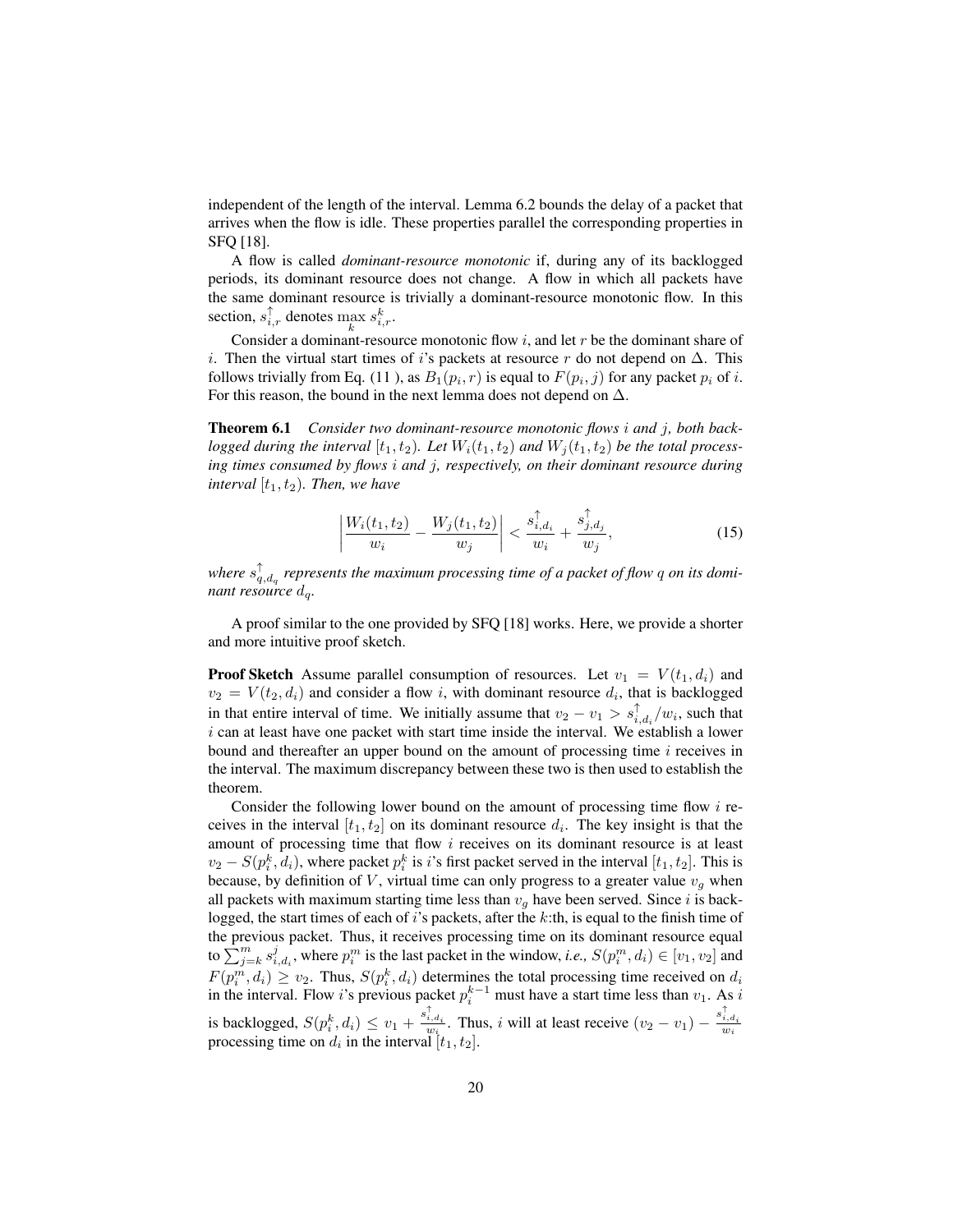Consider an upper bound on the amount of processing i receives on  $d_i$  in  $[t_1, t_2]$ . The processing time is maximized when the first packet k starts at  $S(p_i^k, d_i) = v_1$  and the last packet  $p_i^m$  starts at the end of the interval, *i.e.*,  $S(p_i^m, d_i) = v_2$ . Since,  $p_i^m$ 's processing time on  $d_i$  is at most  $s_{i,d_i}^{\uparrow}$ , it can receive processing time in the virtual time interval  $[v_1, v_2 + \frac{S(p_i^m, d_i)}{w_i}]$  $\frac{w_i^m, d_i}{w_i}$ ]. Thus, *i* receives at most  $(v_2 - v_1) + \frac{s_{i,d_i}^{\dagger}}{w_i}$  processing time on  $d_i$  in  $[t_1, t_2]$ .

The maximum discrepancy of processing times received by two backlogged flows  $i$ and j on their respective dominant resource in the interval  $[t_1, t_2]$  is therefore  $\frac{s_{i,d_i}}{w_i}$  +  $\frac{s_{j,d_j}^{\dagger}}{w_j}$ , which proves the theorem for the special case.

Consider the case when  $v_2 - v_1 \leq s_{q,d_q}^{\uparrow}/w_q$ , for any flow  $q \in \{i, j\}$ . Then q might not get any service in  $[t_1, t_2]$ . The upper bound is that q has one packet that happens to have start time in the interval. Thus, the maximum discrepancy is  $\max_{q \in \{i,j\}}$  $\begin{cases} s_{q,dq}^{\uparrow} \\ \frac{w_q}{w_q} \end{cases}$  $\big\}$ which proves the theorem for this case as well.  $\square$ 

The next result does not assume that flows are dominant-resource monotonic but assumes that each packet has a non-zero demand for every resource.

**Theorem 6.2** Assume packet  $p_i^k$  of flow *i* arrives at time t, and assume flow *i* is idle *at time* t*. Assume all packets have non-zero demand on every resource. Let* n *be the total number of flows in the system. Then the maximum delay to start serving packet*  $p_i^k$ ,  $D(p_i^k)$ , is bounded above by

$$
D(p_i^k) \le \max_r \left( \sum_{j=1, j \neq i}^n s_{j,r}^{\uparrow} \right),\tag{16}
$$

where  $s_{j,d_j}^{\uparrow}$  represents the maximum processing time of a packet of flow  $j$  on its domi*nant resource*  $d_i$ .

**Proof Sketch** If no packet is being processed at time t,  $p_i^k$  will immediately be processed and the theorem trivially holds. Thus, assume a packet is currently being processed with maximum start time  $v_t = \max_r v(t, r)$ . Since i is assumed to not be backlogged, we have  $S(p_i^k) = v_t$ . Since processing happens with increasing start tags, all backlogged packets p must have  $\max_r S(p,r) \geq v_t$ . Since each flow has strictly non-zero processing time on each resource, at most one packet from each flow can have starting time  $v_t$ . Thus, at most  $n - 1$  packets can have a starting time equal to that of  $p_i^k$ . Assuming parallel computation, each such packet of flow j requires  $s_{j,r}^{\uparrow}$  processing time on resource  $r$ . Consequently, total delay is no greater the resource that finishes last when processing all those  $n - 1$  packets.  $□$ 

# 7 Implementation

We prototyped DRFQ in the Click modular router [22]. Our implementation adds a new DRFQ-Queue module to Click, consisting of roughly 600 lines of code. This module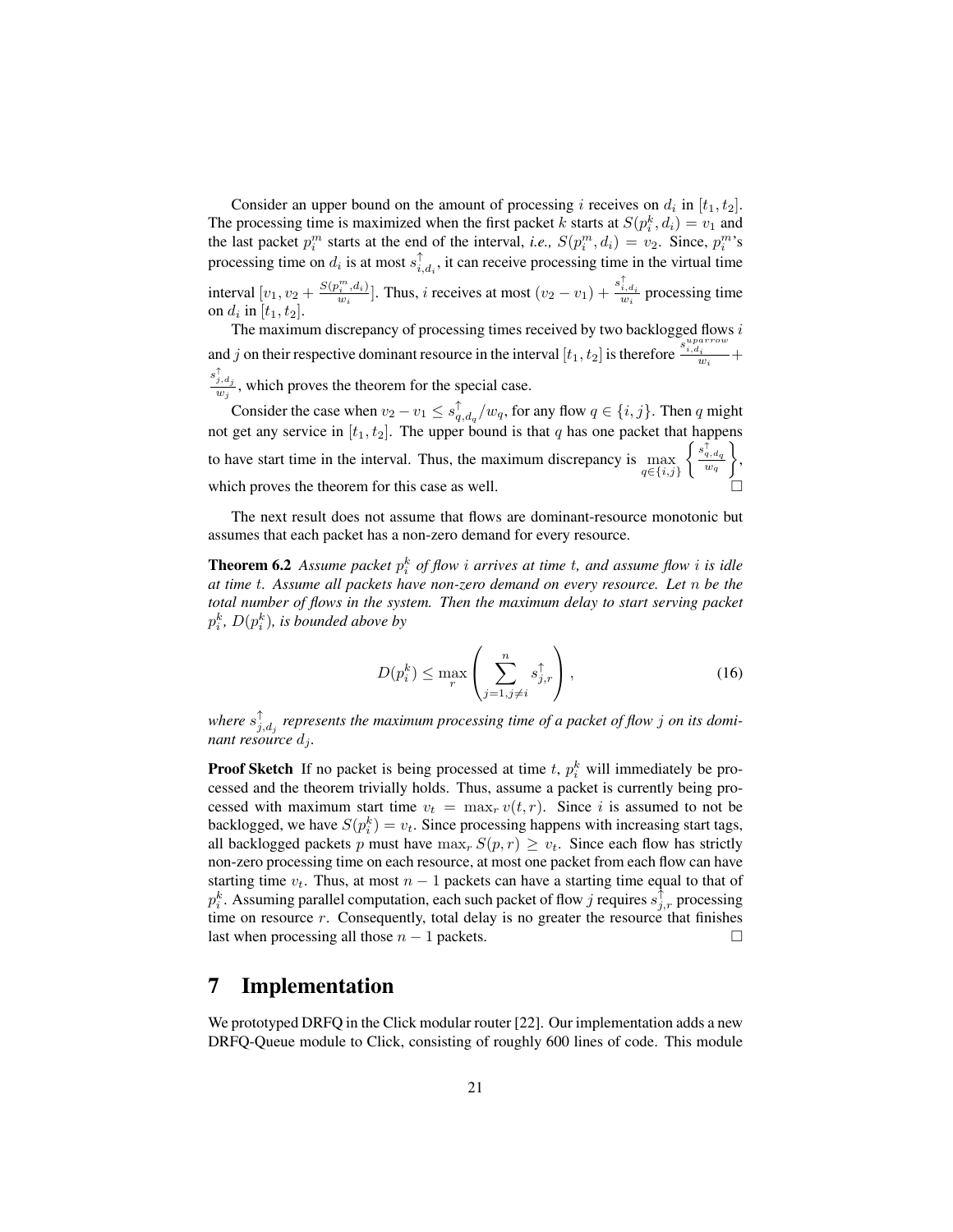| Module                  | $R^2$ for CPU | $R^2$ for Memory |
|-------------------------|---------------|------------------|
| <b>Basic Forwarding</b> | 0.921         | 0.994            |
| Redundancy Elim.        | 0.997         | 0.978            |
| <b>IPSec Encryption</b> | 0.996         | 0.985            |
| Stat. Monitoring        | 0.843         | 0.992            |

Table 6:  $R<sup>2</sup>$  values for fitting a linear model to estimate the CPU and memory bandwidth use of various modules.

takes as input a *class specification* file identifying the types of traffic that the middlebox processes (based on port numbers and IP prefixes) and a model for estimating the packet processing times for each middlebox function. We use a model to estimate the packets' processing times because measuring the exact CPU and memory usage of a single packet is expensive.

The main difference from a traditional Queue is that DRFQ-Queue maintains a per-flow buffer with a fixed capacity *Cap* per-flow and also tracks the last virtual completion time for each flow. As each packet arrives, it is assigned a virtual start time and is added to the buffer corresponding to its flow. If the specific buffer is full, the packet is dropped, but the virtual completion time for the flow is not incremented. On every call to dequeue a packet, DRFQ-Queue looks at the head of each per-flow queue and returns the packet with the lowest virtual start time.

To decide when to dequeue packets to downstream modules, we use a separate token bucket for each resource; this ensures that we do not oversaturate any particular resource. On each dequeue, we pull out a number of tokens from each resource corresponding to the packet's estimated processing time on that resource. In addition, we periodically check the true utilization rate of each resource, and we scale down the rate at which we dequeue packets if we find that we have been estimating processing times incorrectly. This ensures that we do not overload the hardware.

## 7.1 Estimating Packets' Resource Usage

To implement any multi-resource scheduler, one needs to know the consumption of each packet for each resource. This was simple when the only resource scheduled was link bandwidth, because the size of each packet is known. Consumption of other resources, such as CPU and memory bandwidth, is harder to capture at a fine granularity. Although CPU counters [3] can provide this data, querying the counters for each packet adds overhead. Fortunately, it is possible to estimate the consumption accurately. We used a two-step approach similar to the one taken in [15]: (i) Determine which modules each packet passed through. Fortunately, with DRFQ it is necessary to know this only *after* the packet has been processed (*c.f.,* §5.7), (ii) Use a model of each module's resource consumption as a function of packet size to estimate the packet's consumption.

For the second step, we show that modules' resource consumption can be estimated accurately using a simple linear model based on packet size. Specifically, for a given module m and resource r, we find parameters  $\alpha_{m,r}$  and  $\beta_{m,r}$  such that the resource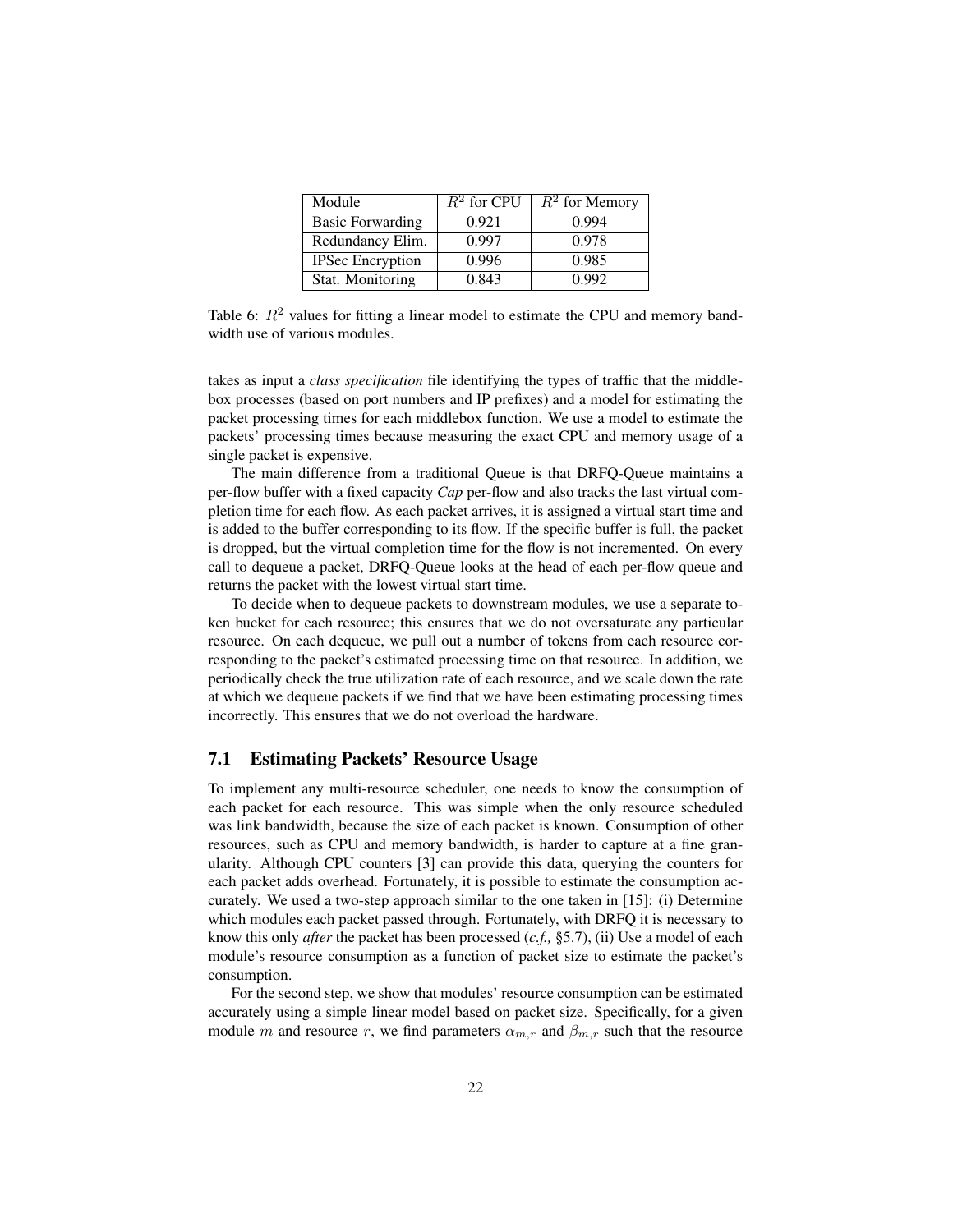

Figure 7: Per-packet CPU and memory b/w consumption of the redundancy elimination. Results are averaged over five runs that measure the consumption of processing 10,000 packets each. Error bars show max and min values. As seen, for both memory and CPU, linear models fit well with  $R^2 > 0.97$ .

consumption of a packet of size x is  $\alpha_{m,r} x + \beta_{m,r}$ . We have fit such linear models to four Click modules and show that they predict consumption well, fitting with  $R^2 \geq$ 0.97 in most cases. For example, Figure 7 shows the CPU and memory bandwidth consumption of a redundancy elimination module. We list the  $R^2$  values for other modules in Table 6. The only cases where  $R^2$  is lower than 0.97 are for the CPU consumptions of basic forwarding and statistical monitoring, which are nearly constant but have jumps at certain packet sizes, as shown in Figure 8. We believe this to be due to CPU caching effects.

Further refinements can be made based on the function of the module. For example, if a module takes more time to process the first few packets of a flow (for some one-time work), one can use a separate linear model for them.



Figure 8: CPU usage vs. packet size for basic forwarding and statistical monitoring.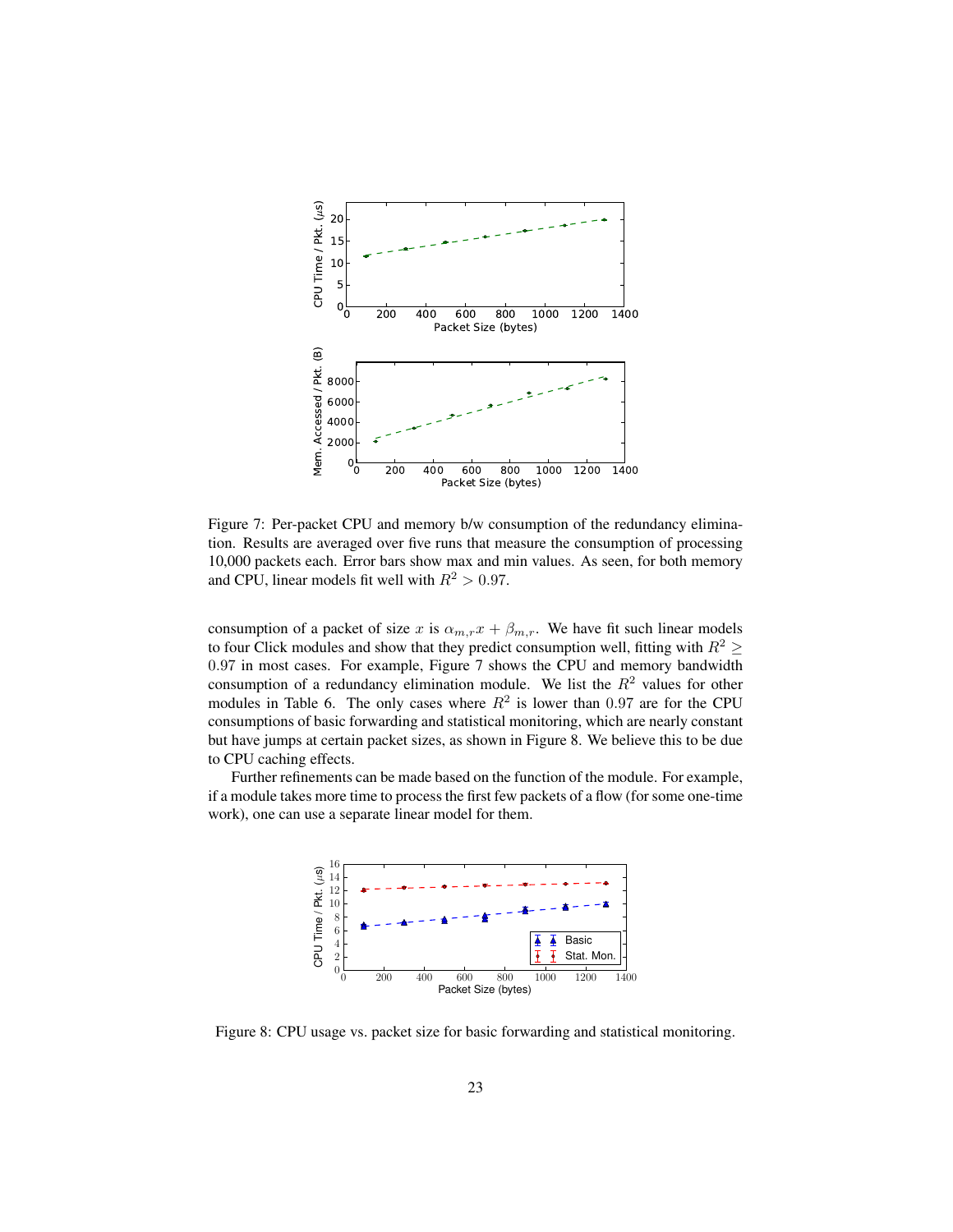Finally, if the estimation is wrong, DRFQ will still run, but flows' shares may be off by the ratio to which processing times have been misestimated. One can also imagine dynamically recomputing each flow's usage, but we chose not to explore estimation further in this paper as it is orthogonal to our main focus of defining a suitable allocation policy.

# 8 Evaluation

We evaluated DRFQ using both our Click implementation and packet-level simulations. We use Click to show the basic functioning of the algorithm and simulations to compare it in more detail against other schedulers. Our workload is mostly dominantresource monotonic, so we used the  $\Delta = 0$  configuration by default, unless otherwise stated.

#### 8.1 Implementation Results

We ran a Click-based multi-function middlebox in usermode on an Intel $(R)$  Xeon $(R)$ CPU 2.8GHz X5560 machine with a 1Gbps Ethernet link. We connected this machine to a traffic generator that uses Click to send packets from multiple flows. We configured the middlebox to apply three different processing functions to these flows based on their port number: basic forwarding, per-flow statistical monitoring, and IPSec encryption. Because our machine only had one 1 Gbps link, we throttled its outgoing bandwidth to 200 Mbps to emulate a congested link, and throttled the fraction of CPU time that the DRFQ module is allowed to use for processing to 20% so that the CPU can also be a bottleneck at this rate.

#### 8.1.1 Dynamic Allocation

We begin by generating three flows that each send 25,000 1300-byte UDP packets per second to exceed the total outgoing bandwidth capacity. We configured the flows such that: (i) Flow 1 only undergoes basic forwarding, which is link bandwidth bound, (ii) Flow 2 undergoes IPSec, which is CPU-bound, (iii) Flow 3 requires statistical monitoring, which is bandwidth-bound but uses slightly more CPU than basic forwarding.

Figure 9 shows the resource shares of the flows over time (measured using timing instrumentation we added in Click), as we start and end them at different points. We see that Flow 1 initially has a complete share of the network, but only 20% of the CPU since it only requires lightweight processing. When Flow 2 arrives, Flow 1's CPU and network share expectedly decreases. Note, however that Flow 1's network share is more than  $2\times$  higher that Flow 2 because Flow 2 has a different dominant resource, namely CPU. Also, the two flows' resource demands dovetail, and their dominant shares are equalized. Finally when Flow 3 arrives, we observe that the network shares of Flow 1 and Flow 3 are equalized (as the dominant resource is link bandwidth for both), and Flow 2's share decreases further to equalize the dominant shares.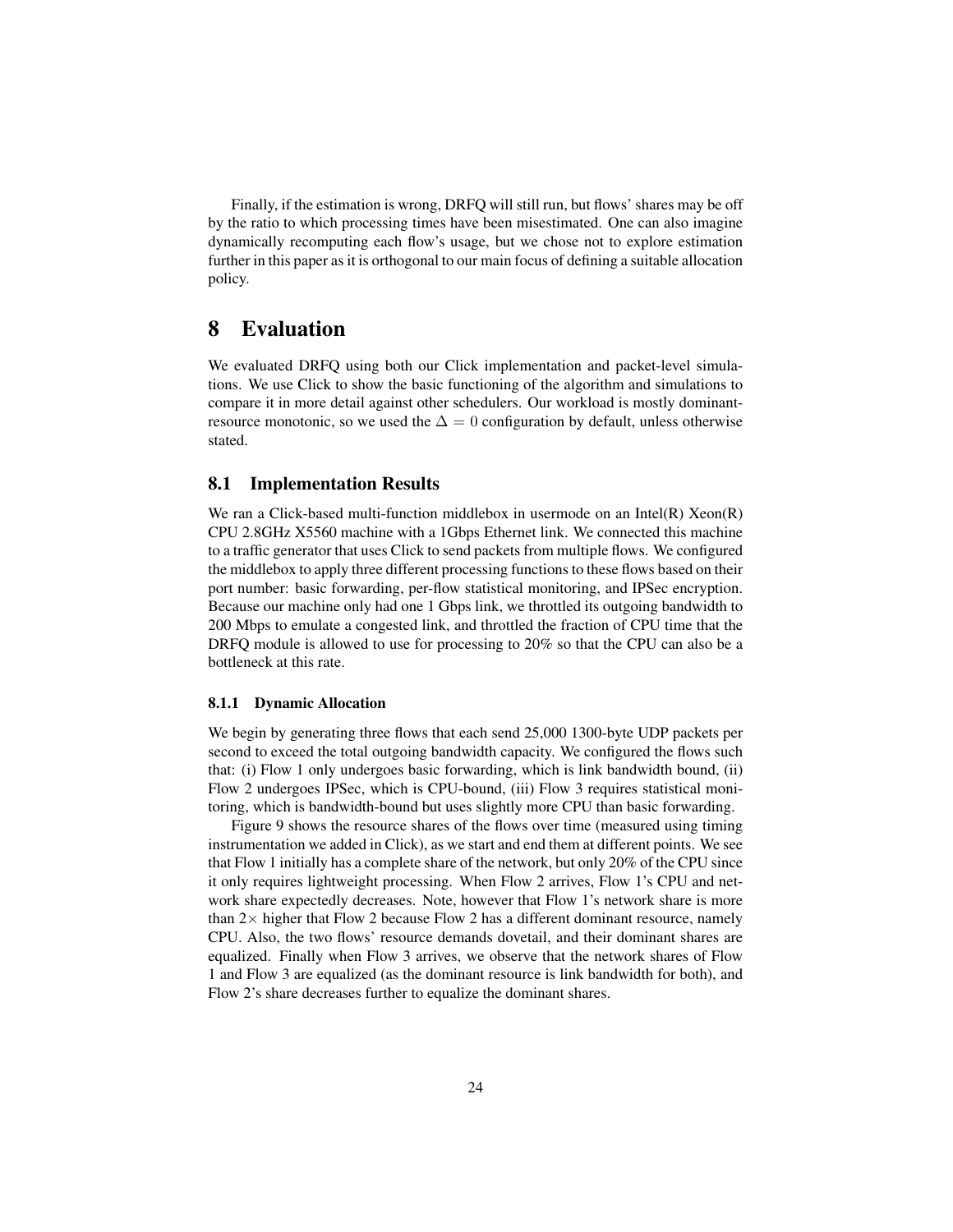

Figure 9: Shares of three competing flows arriving at Click at different times. Flow 1, 2, and 3 respectively undergo basic forwarding, IPSec, and statistical monitoring.

## 8.1.2 Isolation of Small Flows

Next, we extend the above setup to analyze the impact of DRFQ on short flows. As before, Flow 1 and Flow 2 require basic and IPSec processing respectively, and they are set to send 40,000 packets/second each to exceed the outgoing bandwidth. We then add two new flows, Flow 3 and Flow 4, both using only basic processing, but sending packets at a much lower rate of 1 packet/second and 0.5 packets/second, respectively. Ideally, we want these low-rate flows to have no backlog and not be impacted by the larger queues from the high-rate flows. Figure 10 confirms that this happens in practice, showing the steady-state latency of the four flows: both low-rate flows see more than an order of magnitude lower per-packet latency than the larger ones. We also notice that the high-rate IPSec flow has a higher latency than the high-rate basic flow because it has a smaller bandwidth share but the same queue size.

## 8.1.3 Comparison with Per-Resource Fairness

We also implemented per-resource fairness [15] in Click to test whether the oscillations that occur when two resources are in demand affect performance. For these experiments, we used TCP flows, and added 20 ms of network latency to get realistic behavior for wide-area flows. We made per-resource fairness check for a new bottleneck every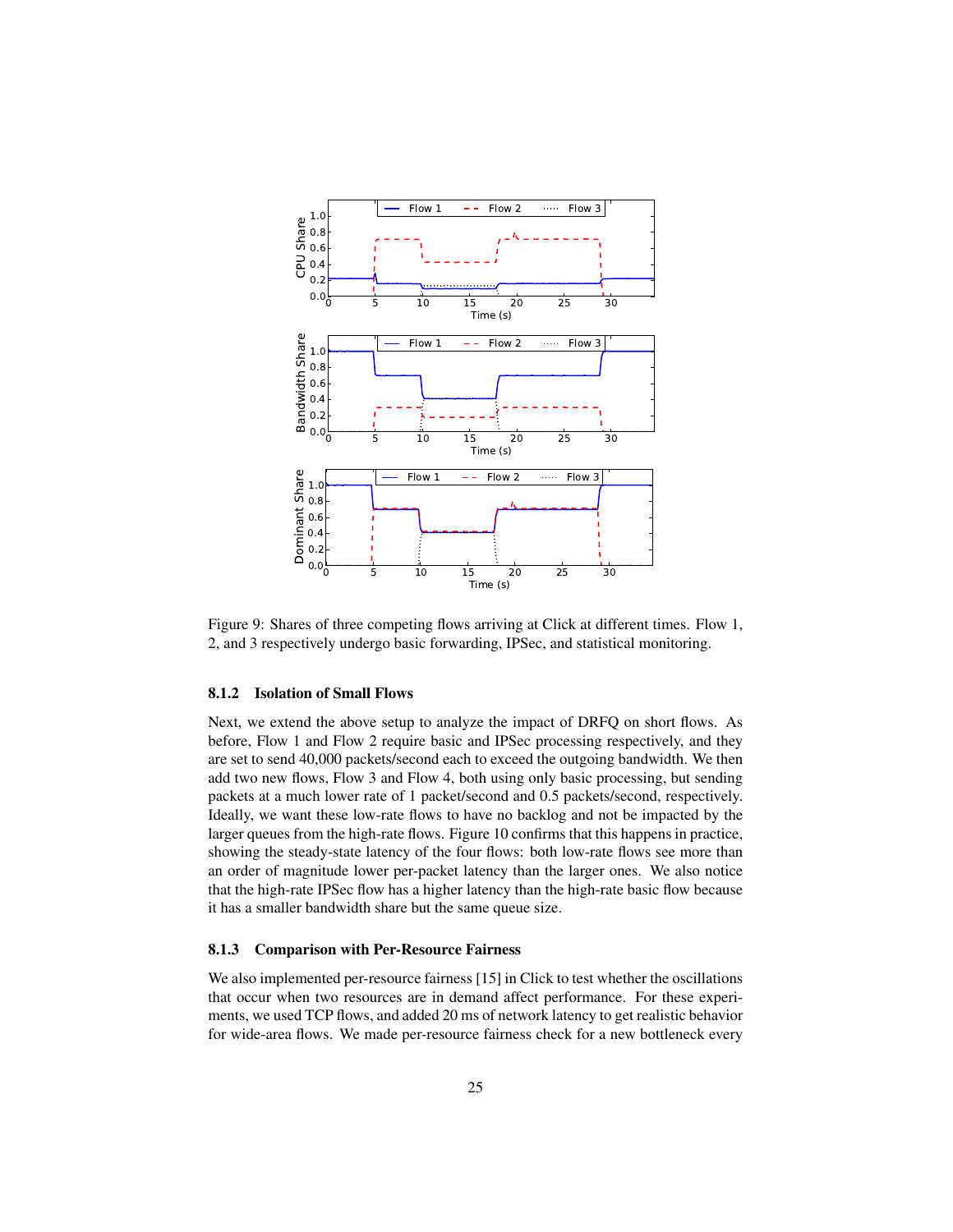

Figure 10: Latencies of DRFQ scheduling in Click when two bottlenecked flows (sending 40,000 packets/s each) and two low-rate flows (sending 0.5-1 packets/s) compete.

| Scenario          | Flow 1 (BW-bound) | Flow 2 (CPU-bound) |
|-------------------|-------------------|--------------------|
| Running alone     | 191 Mbps          | 33 Mbps            |
| Per-res. fairness | 75 Mbps           | 32 Mbps            |
| <b>DRFO</b>       | 160 Mbps          | 28 Mbps            |

Table 7: Throughput of bandwidth and CPU intensive flows alone and under perresource fairness and DRFQ.

300 ms. We ran two TCP flows for 30 seconds each: one that only undergoes basic processing, and one that undergoes CPU-intensive redundancy elimination as well.

Table 7 shows the throughputs of both flows running separately (one at a time), together under per-resource fairness, and together under DRFQ. With per-resource fairness, the oscillations in available bandwidth for flow 2 cause it to lose packets, back off, and get less than half the share it had running alone (*i.e.,* less than its share guarantee). This does not happen for the second flow because its rate is smaller so its queue in the middlebox does not overflow. In contrast, however, DRFQ provides a high throughput for both flows, letting both use about 83% of the bandwidth it would have alone because their demands dove-tail.

### 8.2 Simulation Results

We compare DRFQ with the alternative solutions using per-packet simulations. The results are based on a discrete-event simulator that assumes resources are being used serially. It implements different queuing principles, including DRFQ, by looking at an input queue of packets and selecting which flow's packet should get processed next. It uses Poisson arrivals and normally distributed resource consumption. The packet processing times have means according to each flow's provided resource profile and standard deviation set to a tenth of the mean.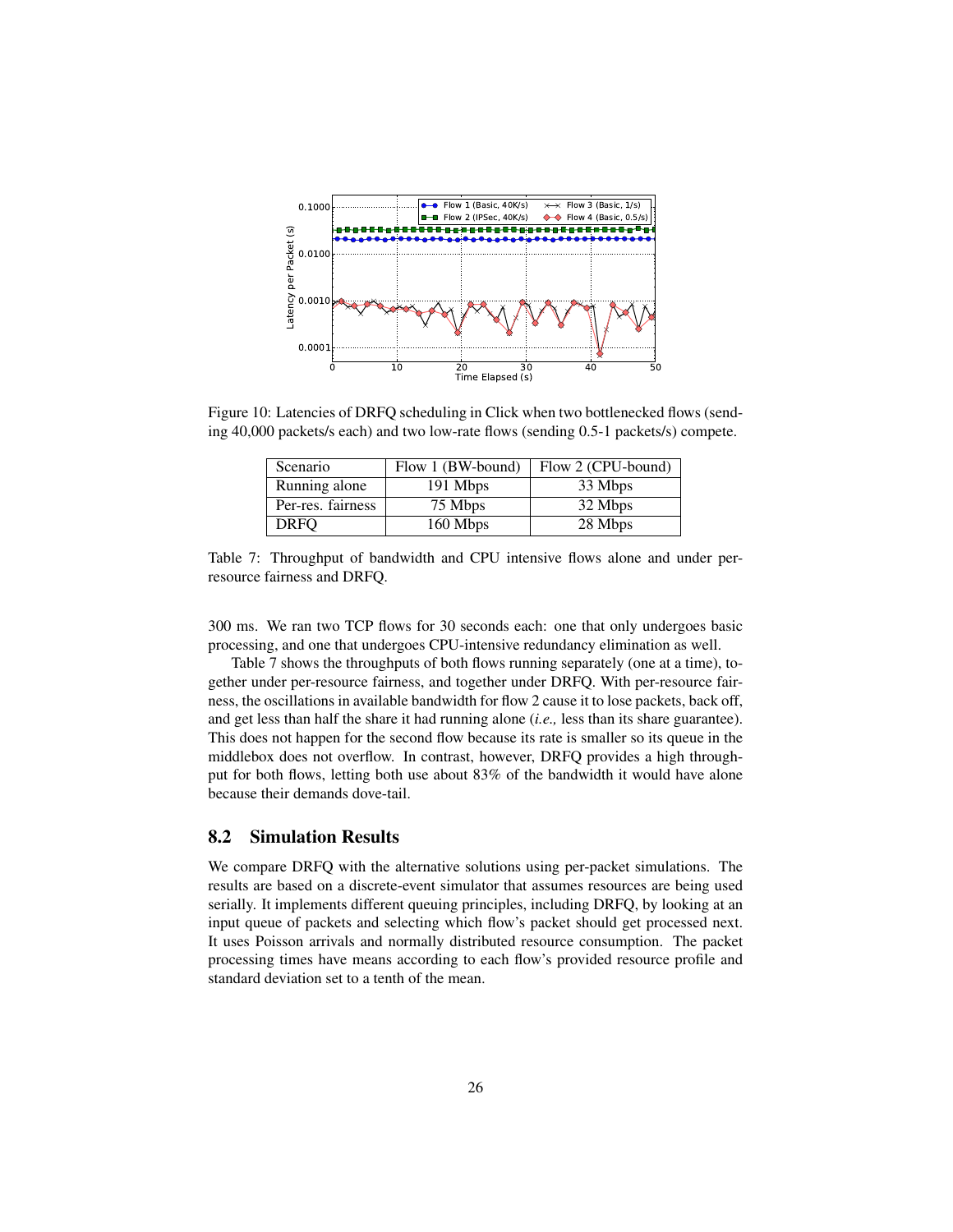

Figure 11: Fair queuing applied to only the first resource violates the share guarantee for flow 2.

#### 8.2.1 Comparison With Alternative Schedulers

Single-resource Fair Queuing: The first approach we test applies fair queuing on just one resource (*e.g.,* link bandwidth). This is the allocation that would result if traditional weighted fair queuing were used, ignoring the multi-resource consumption of packets. Figure 11 shows the simulation of a scenario in which one flow uses an equal amount of two resources, *i.e.*,  $\langle 1, 1 \rangle$ . Another flow, with profile  $\langle 0.1, 1 \rangle$ , starts and ends at times 15,000 and 85,000, respectively. Fair queuing is only applied to the first resource. We see that the share guarantee is violated; the  $\langle 1, 1 \rangle$  flow gets only 10% of each resource when the other flow is active.

Bottleneck Fairness: To investigate how Bottleneck Fairness behaves when multiple resources are bottlenecked, we let one flow use equal amounts of two resources,  $\langle 1, 1 \rangle$ . Then we let two flows have resource profiles  $\langle 1, 0.1 \rangle$  and  $\langle 0.1, 1 \rangle$ . Bottleneck queuing was configured to dynamically switch to the current bottleneck (every 20,000 time units). As can be seen in Figure 12, oscillations occur when the bottleneck shifts (*c.f.,* §4.1). As a result, the first flow only gets 10% of either resource, far less than its ideal share guarantee of  $\frac{1}{3}$ .

Per-Resource Fairness: Figure 13 investigates how a flow can manipulate per-resource fair queuing by changing its demands (*e.g.,* by changing packet sizes) to receive better service. It simulates a scenario with ten flows. The first flow has resource profile  $\langle 20, 1 \rangle$ , whereas the last nine have  $\langle 10, 11 \rangle$ . At time 25,000 the first flow artificially changes its demand to roughly  $\langle 20, 11 \rangle$ , leading it to double its share under per-resource fair queuing. Meanwhile, the same change under DRFQ has no effect on the shares.

#### 8.2.2 Isolation Under DRFQ

Next, we investigate packet delays under DRFQ. Figure 14 shows two different flows. The first is constantly backlogged to the level that it overflows all buffers and suffers from packet drops. The second flow periodically sends single packets, spread far apart in time. For both flows we measure the queuing delay for every packet and plot the mean and standard deviation. The x-axis shows the same simulation for various buffer sizes. As the buffer size is increased, the delay on the backlogged flow increases, as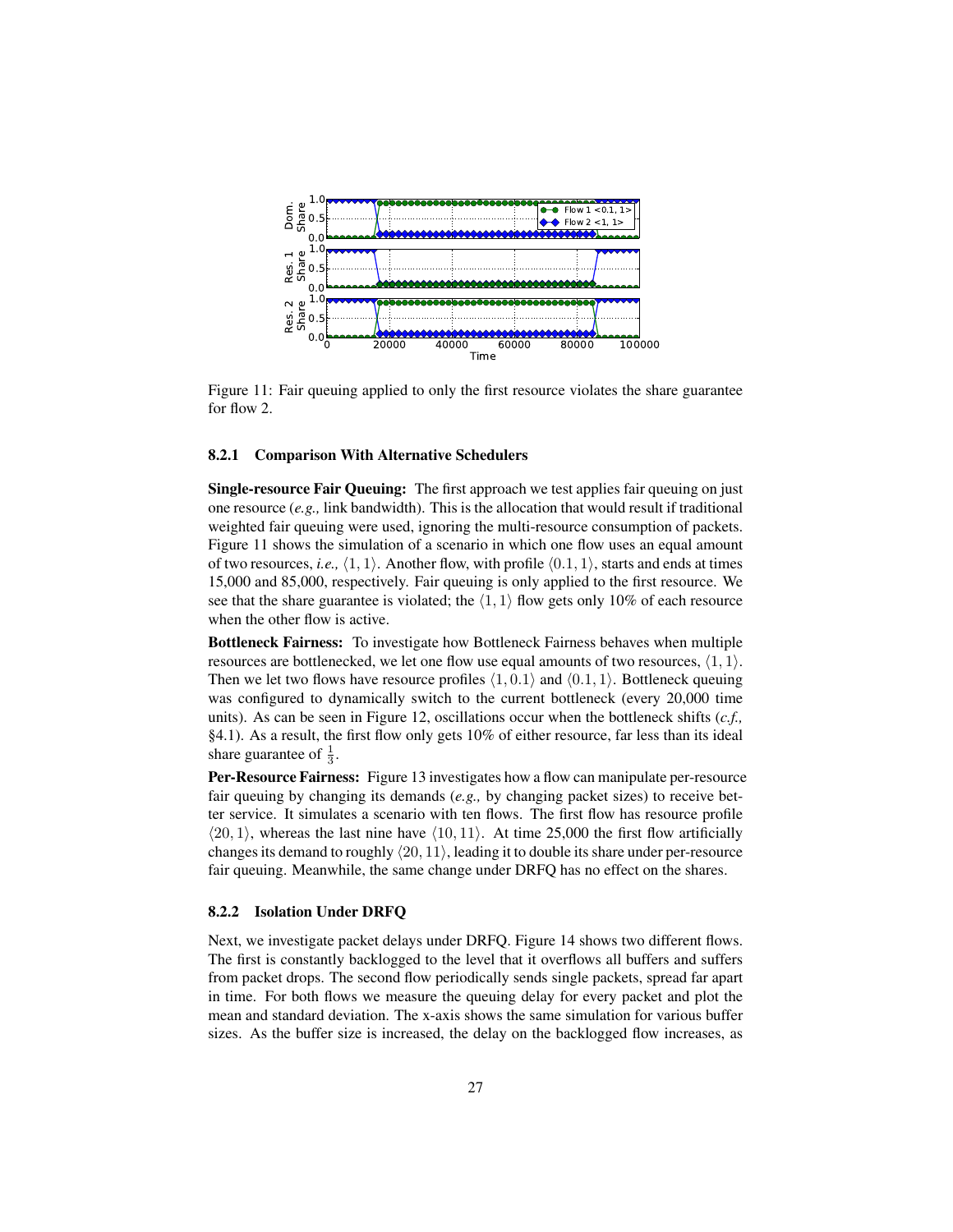

Figure 12: Bottleneck Queuing [15] leading to heavy oscillations, which in turn almost starve a third flow.



Figure 13: A flow manipulating PF to double its share.

the incoming rate of packets is much higher than what the system can handle. The periodic flow, however, is unaffected by the backlogged flow and receives constant delay, irrespective of the buffer length.

## 8.3 Overhead

To evaluate the overhead of our Click implementation of DRFQ, we used the aforementioned trace generator to create a synthetic 350 MB workload from actual traces [4]. We ran the workload through two applications: flow monitor and intrusion detection system (IDS). For each application, we measured the overhead with and without DRFQ. For flow monitor the overhead was  $4\%$ , whereas for IDS it was  $2\%$ . While this is already low, we believe the overhead can be further reduced. First, DRFQ requires perflow queues that are currently implemented in software. Many software routers and middleboxes already have support for in-hardware queues. Second, the overhead can be reduced using fair queueing per-class or per-aggregate basis, rather than per-flow basis.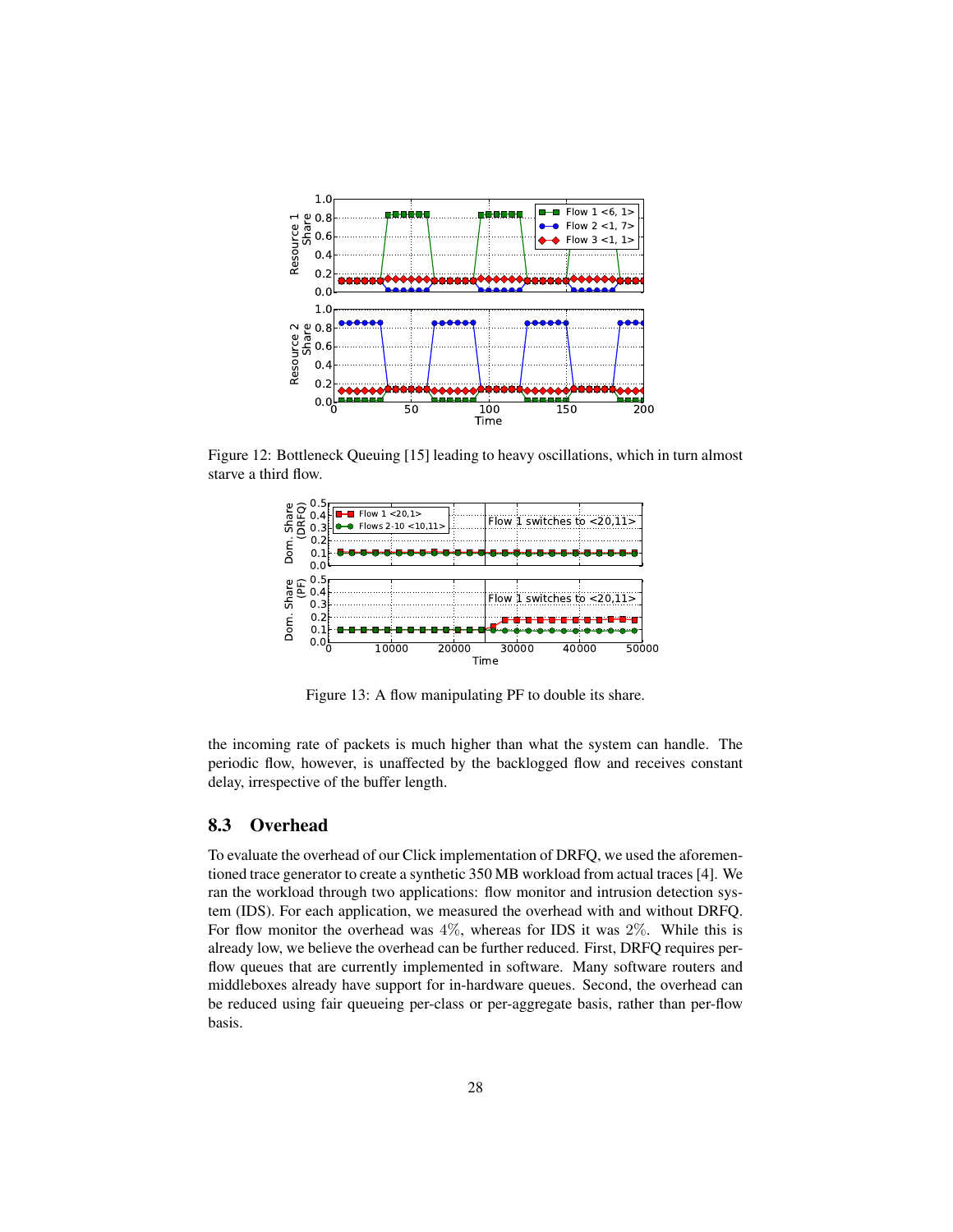

Figure 14: Per-packet delay of a backlogged flow compared to a periodic single-packet flow under DRFQ.

# 9 Related Work

Our work builds on WFQ [11, 24] as it, in similarity with many GPS approximations [18, 9, 17], uses the notion of virtual time. In particular, we approximate virtual time using start times as in SFQ [18], as it helps us avoid knowing in advance what middlebox modules a packet will traverse. As our evaluation shows, naively performing fair queuing on a single resource provides poor isolation for flows, violating the share-guarantee. Our attempt to extend WFQ by doing per-resource fair queuing (§4.2) turned out to violate strategy-proofness. Thus, DRFQ generalizes WFQ to multiple resources while providing isolation and strategy-proofness.

In the context of middleboxes, Egi *et al.* [15] proposed bottleneck fairness for software routers. We share their motivation for multi-resource fairness. However, we showed (§4.1) that their mechanism can not only provide poor isolation, but it can lead to heavy oscillations that severely degrade system performance. Dreger *et al.* [13] suggest measuring resource consumption of modules in NIDS and shutting off modules that overconsume resources. This approach is infeasible as some modules must run at all times, *e.g.,* a VPN module. Moreover, shutting down modules does not provide isolation between flows. With our approach, the flows that overconsume resources will fill buffers, eventually leading to modules not processing them, but each flow is sure to at least get its share guarantee of service.

In the context of active networks, Alexander *et al.* [7] propose a scheduling architecture called RCANE. This approach is akin to Per-Resource Fairness and therefore violates strategy-proofness.

Multi-resource fairness has been investigated in the context of micro-economic theory. Ghodsi *et al.* [16] provide an overview and compare with the method preferred by economists, Competitive Equilibrium from Equal Incomes (CEEI). They show that CEEI is not strategy-proof and has several other undesirable properties. Dolev *et al.* [12] proposed an alternative to DRF. It too fails to be strategy-proof, and is also computationally expensive to compute.

Our focus in this paper has been on achieving DRF allocations in the time domain. Others have analyzed how DRF allocations can be computed [19] and extended [21,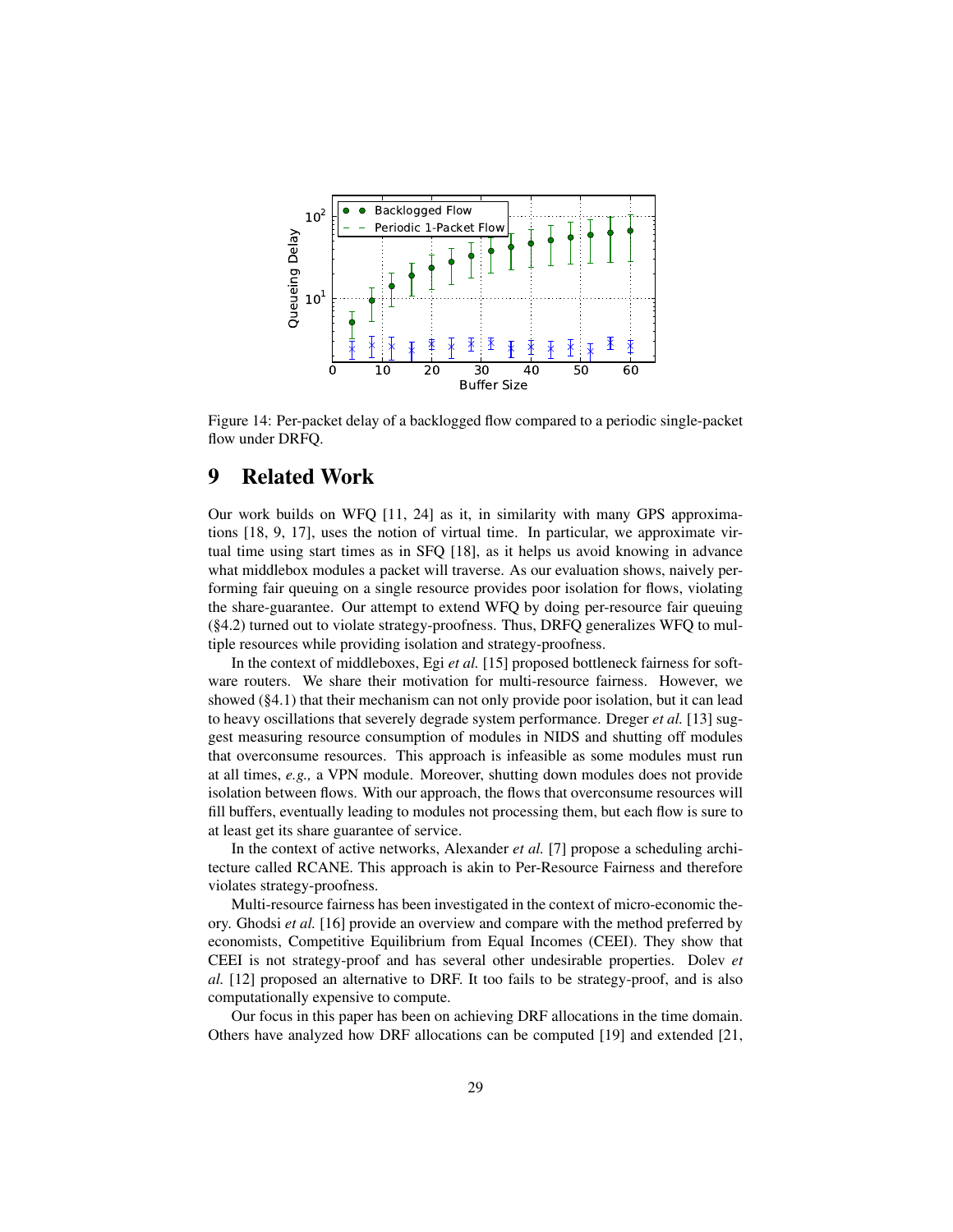# 10 Conclusion

Middleboxes apply complex processing functions to an increasing volume of traffic. Their performance characteristics are different from traditional routers; different processing functions have different demands across multiple resources, including CPU, memory bandwidth, and link bandwidth. Traditional single resource fair queuing schedulers therefore provide poor isolation guarantees between flows. Worse, in systems with multiple resources, flows can shift their demand to manipulate schedulers to get better service, thereby wasting resources. We have analyzed two schemes that are natural in the middlebox setting—bottleneck fairness and per-resource fairness—and shown that they have undesirable properties. In light of this, we have designed a new algorithm, DRFQ, for multi-resource fair queueing. We show through a Click implementation and extensive simulations that, unlike other approaches, our solution does not suffer from oscillations, provides flow isolation, and is strategy-proof. For future research directions, we believe DRFQ is applicable in many other multi-resource fair queueing contexts, such as VM scheduling in hypervisors.

# 11 Acknowledgements

We thank Adam Oliner, Ganesh Ananthanarayanan, and Patrick Wendell for useful feedback on earlier drafts of this paper. This research is supported in part by NSF FIA Award #CNS-1038695, NSF CISE Expeditions award CCF-1139158, a Google PhD Fellowship, gifts from Amazon Web Services, Google, SAP, Blue Goji, Cisco, Cloudera, Ericsson, General Electric, Hewlett Packard, Huawei, Intel, MarkLogic, Microsoft, NetApp, Oracle, Quanta, Splunk, VMware and by DARPA (contract #FA8650-11-C-7136).

# References

- [1] Crossbeam network consolidation. http://bit.ly/qlotDK.
- [2] F5 Networks products. http://www.f5.com/products/big-ip/.
- [3] Intel performance counter monitor. http://software.intel.com/ en-us/articles/intel-performance-counter-monitor/.
- [4] M57 network traffic traces. https://domex.nps.edu/corp/ scenarios/2009-m57/net/.
- [5] Palo alto networks. http://www.paloaltonetworks.com/.
- [6] Vyatta Software Middlebox. http://www.vyatta.com.

30

25].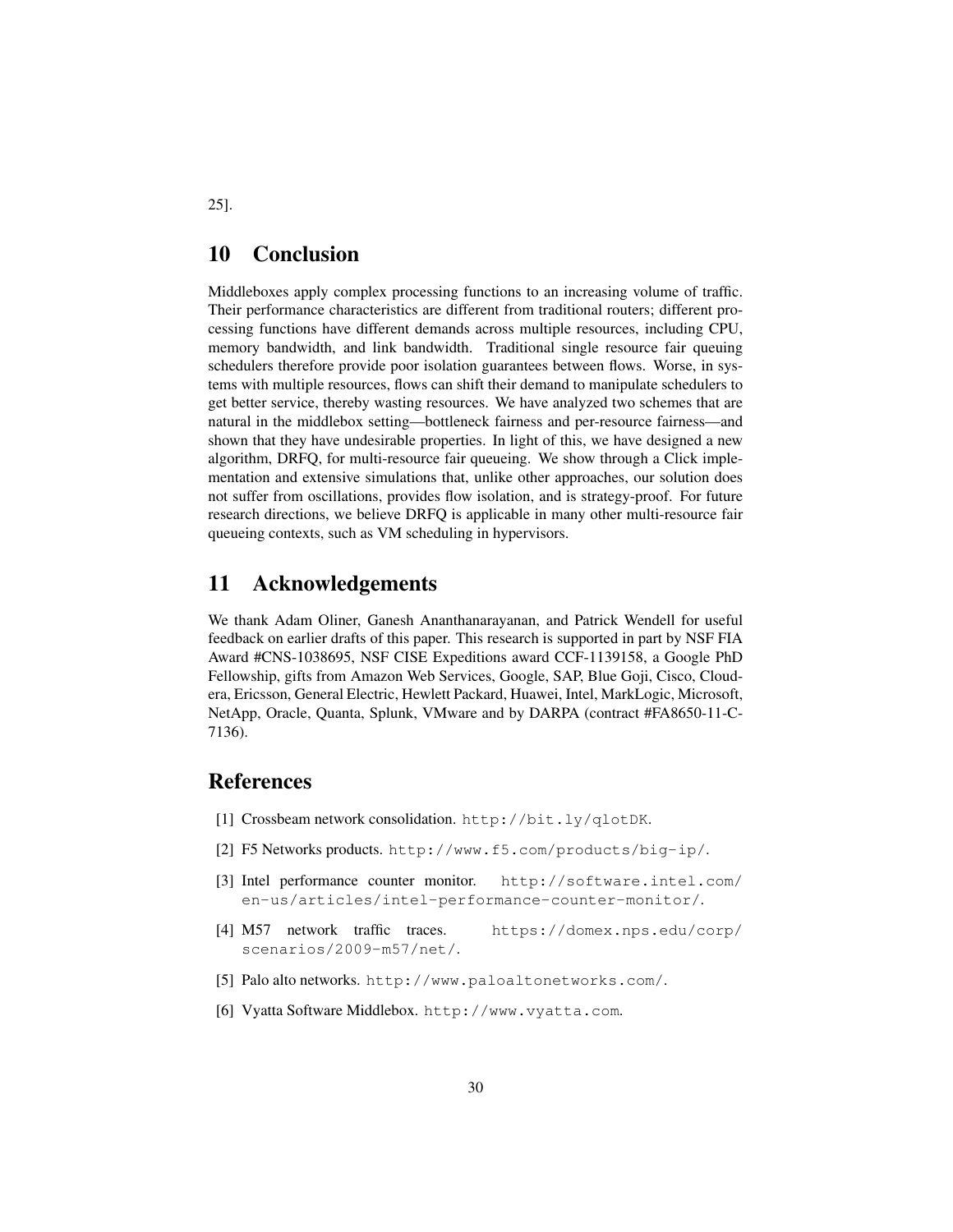- [7] D. S. Alexander, P. B. Menage, A. D. Keromytis, W. A. Arbaugh, K. G. Anagnostakis, and J. M. Smith. The Price of Safety in An Active Network. *JCN*, 3(1):4–18, March 2001.
- [8] K. Argyraki, K. Fall, G. Iannaccone, A. Knies, M. Manesh, and S. Ratnasamy. Understanding the packet forwarding capability of general-purpose processors. Technical Report IRB-TR-08-44, Intel Research Berkeley, May 2008.
- [9] J. Bennett and H. Zhang.  $WF^2Q$ : Worst-case fair weighted fair queueing. In *INFOCOM*, 1996.
- [10] B. Briscoe, A. Jacquet, C. D. Cairano-Gilfedder, A. Salvatori, A. Soppera, and M. Koyabe. Policing congestion response in an internetwork using re-feedback. In *Proc. SIGCOMM*, 2005.
- [11] A. Demers, S. Keshav, and S. Shenker. Analysis and simulation of a fair queueing algorithm. In *SIGCOMM '89*, pages 1–12, New York, NY, USA, 1989. ACM.
- [12] D. Dolev, D. G. Feitelson, J. Y. Halpern, R. Kupferman, and N. Linial. No justified complaints: On fair sharing of multiple resources. *CoRR*, 2011.
- [13] H. Dreger, A. Feldmann, V. Paxson, and R. Sommer. Operational experiences with high-volume network intrusion detection. In *ACM CCS*, pages 2–11. ACM Press, 2004.
- [14] H. Dreger, A. Feldmann, V. Paxson, and R. Sommer. Predicting the resource consumption of network intrusion detection systems. In *RAID*, pages 135–154, 2008.
- [15] N. Egi, A. Greenhalgh, M. Handley, G. Iannaccone, M. Manesh, L. Mathy, and S. Ratnasamy. Improved forwarding architecture and resource management for multi-core software routers. In *NPC*, pages 117–124, 2009.
- [16] A. Ghodsi, M. Zaharia, B. Hindman, A. Konwinski, I. Stoica, and S. Shenker. Dominant resource fairness: Fair allocation of multiple resource types. In *NSDI*, 2011.
- [17] S. J. Golestani. A self-clocked fair queueing scheme for broadband applications. In *INFOCOM*, pages 636–646, 1994.
- [18] P. Goyal, H. Vin, and H. Cheng. Start-time fair queuing: A scheduling algorithm for integrated services packet switching networks. *ACM Trans. on Networking*, 5(5):690–704, Oct. 1997.
- [19] A. Gutman and N. Nisan. Fair Allocation Without Trade. In *AAMAS*, June 2012.
- [20] M. Honda, Y. Nishida, C. Raiciu, A. Greenhalgh, M. Handley, and H. Tokuda. Is it still possible to extend TCP? In *Proc. IMC*, 2011.